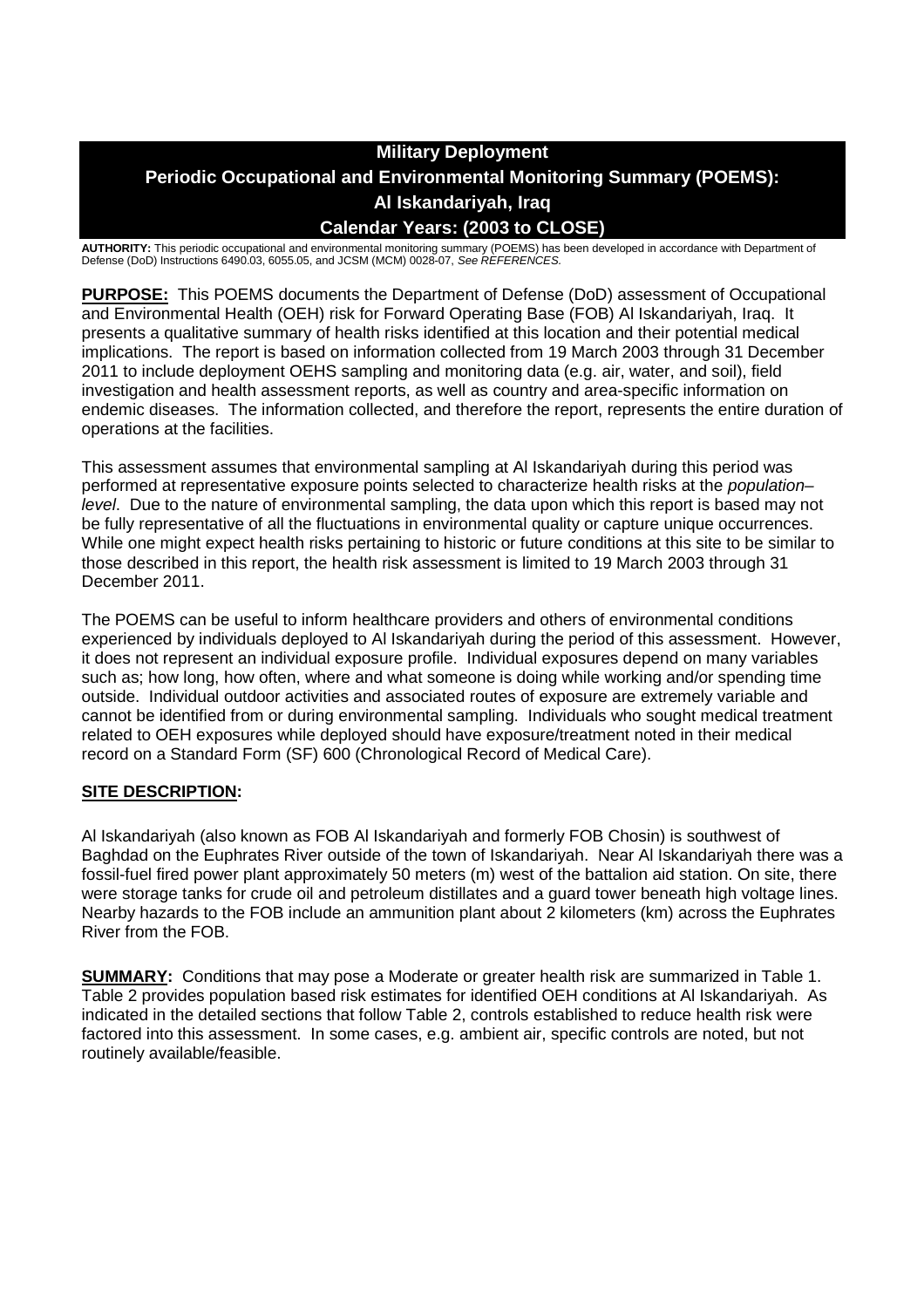### **Table 1: Summary of Occupational and Environmental Conditions with MODERATE or Greater Health Risk**

#### *Short-term health risks & medical implications:*

The following may have caused acute health effects in some personnel during deployment at FOB Al Iskandariyah:

Inhalable coarse particulate matter less than 10 micrometers in diameter  $(PM_{10})$ ; food/waterborne diseases (e.g., bacterial diarrhea, hepatitis A, typhoid fever, diarrhea-cholera, diarrhea-protozoal, brucellosis); other endemic diseases (cutaneous leishmaniasis, Crimean-Congo hemorrhagic fever, sandfly fever, leptospirosis, schistosomiasis, Tuberculosis (TB), rabies, Q fever); and heat stress. For food/waterborne diseases (e.g., bacterial diarrhea, hepatitis A, typhoid fever, diarrheacholera, diarrhea-protozoal, brucellosis), if ingesting local food and water, the health effects can temporarily incapacitate personnel (diarrhea) or result in prolonged illness (hepatitis A, typhoid fever, brucellosis). Risks from food/waterborne diseases may have been reduced with preventive medicine controls and mitigation, which includes hepatitis A and typhoid fever vaccinations and only drinking from approved water sources in accordance with standing CENTCOM policy. For other vector-borne endemic diseases (cutaneous leishmaniasis, Crimean-Congo hemorrhagic fever, sandfly fever), these diseases may constitute a significant risk due to exposure to biting vectors; risk reduced to Low by proper wear of the treated uniform, application of repellent to exposed skin and bed net, and appropriate chemoprophylaxis. For water contact diseases (leptospirosis, schistosomiasis) activities involving extensive contact with surface water increase risk. For respiratory diseases (TB), personnel in close-quarter conditions could have been at risk for person-to-person spread. Animal contact diseases (rabies, Q fever), pose year-round risk. For heat stress, risk can be greater during April through October and greater for susceptible persons including those older than 45, of low fitness level, unacclimatized, or with underlying medical conditions. Risks from heat stress may have been reduced with preventive medicine controls, work-rest cycles, and mitigation.

Air quality: For PM<sub>10</sub> and PM<sub>2.5</sub> (although PM<sub>2.5</sub> data were insufficient to characterize short-term risk), exposures may result in mild to more serious short-term health effects (e.g., eye, nose or throat and lung irritation) in some personnel while at this site, particularly exposures to high levels of dust such as during high winds or dust storms. For  $PM_{10}$  and  $PM_{2.5}$ , certain subgroups of the deployed forces (e.g., those with pre-existing asthma/cardio-pulmonary conditions) are at greatest risk of developing notable health effects. Although not enough samples were taken near the burn pit or incinerator to evaluate short-term risk, there was a burn pit and an incinerator at FOB Al Iskandariyah. For burn pits and incinerators, exposures to high levels of PM<sub>10</sub> and PM<sub>2.5</sub> in the smoke may also result in mild to more serious short-term health effects (e.g., eye, nose or throat and lung irritation) in some personnel and certain subgroups while at this site. Although most short-term health effects from exposure to particulate matter and burn pit/incinerator smoke should have resolved post-deployment, providers should be prepared to consider the relationship between deployment exposures and current complaints. Some individuals may have sought treatment for acute respiratory irritation during their time at FOB Al Iskandariyah Personnel who reported with symptoms or required treatment while at this site should have exposure and treatment noted in medical record (e.g., electronic medical record and/or on a Standard Form (SF) 600 (*Chronological Record of Medical Care*).

#### *Long-term health risks & medical implications:*

The following may have caused chronic health effects in some personnel during deployment at FOB Al Iskandariyah:

The hazards associated with potential long-term health effects at FOB Al Iskandariyah include Leishmaniasis-visceral infection. Leishmaniasis is transmitted by sand flies. Visceral leishmaniasis (a more latent form of the disease) causes a severe febrile illness, which typically requires hospitalization with convalescence over 7 days. The leishmaniasis parasites may survive for years in infected individuals. Consequently, this infection may go unrecognized until infections become symptomatic years later.

Air quality: Although fine particulate matter less than 10 micrometers in diameter (PM<sub>10</sub>) was not evaluated for long-term risk due to no available health quidelines, and inhalable fine particulate matter less than 2.5 micrometers in diameter (PM<sub>2.5</sub>) data were insufficient to characterize long-term risk, the area was a dusty desert environment. In addition, though there was not enough burn pit or incinerator samples available for long-term assessment, there were burn pits and refuse incinerators present at FOB Al Iskandariyah. For inhalational exposure to high levels of dust and PM2.5, such as during high winds or dust storms, and for exposure to burn pit/incinerator smoke, it is considered possible that some otherwise healthy personnel who were exposed for a long-term period to dust and particulate matter could develop certain health conditions (e.g., reduced lung function, cardiopulmonary disease). Personnel with a history of asthma or cardiopulmonary disease could potentially be more likely to develop such chronic health conditions. While the dust and particulate matter exposures and exposures to burn pit and incinerator smoke were acknowledged, at this time there were no specific recommended, postdeployment medical surveillance evaluations or treatments. Providers should still consider overall individual health status (e.g., any underlying conditions/susceptibilities) and any potential unique individual exposures (such as burn pits, incinerators, occupational or specific personal dosimeter data) when assessing individual concerns. Certain individuals may need to be followed/evaluated for specific occupational exposures/injuries (e.g., annual audiograms as part of the medical surveillance for those enrolled in the Hearing Conservation Program; and personnel covered by Respiratory Protection Program and/or Hazardous Waste/Emergency Responders Medical Surveillance).

> Page 2 of 22 Reviewed by CENTCOM SG (19 February 2013) Final Approval Date (15 October 2013)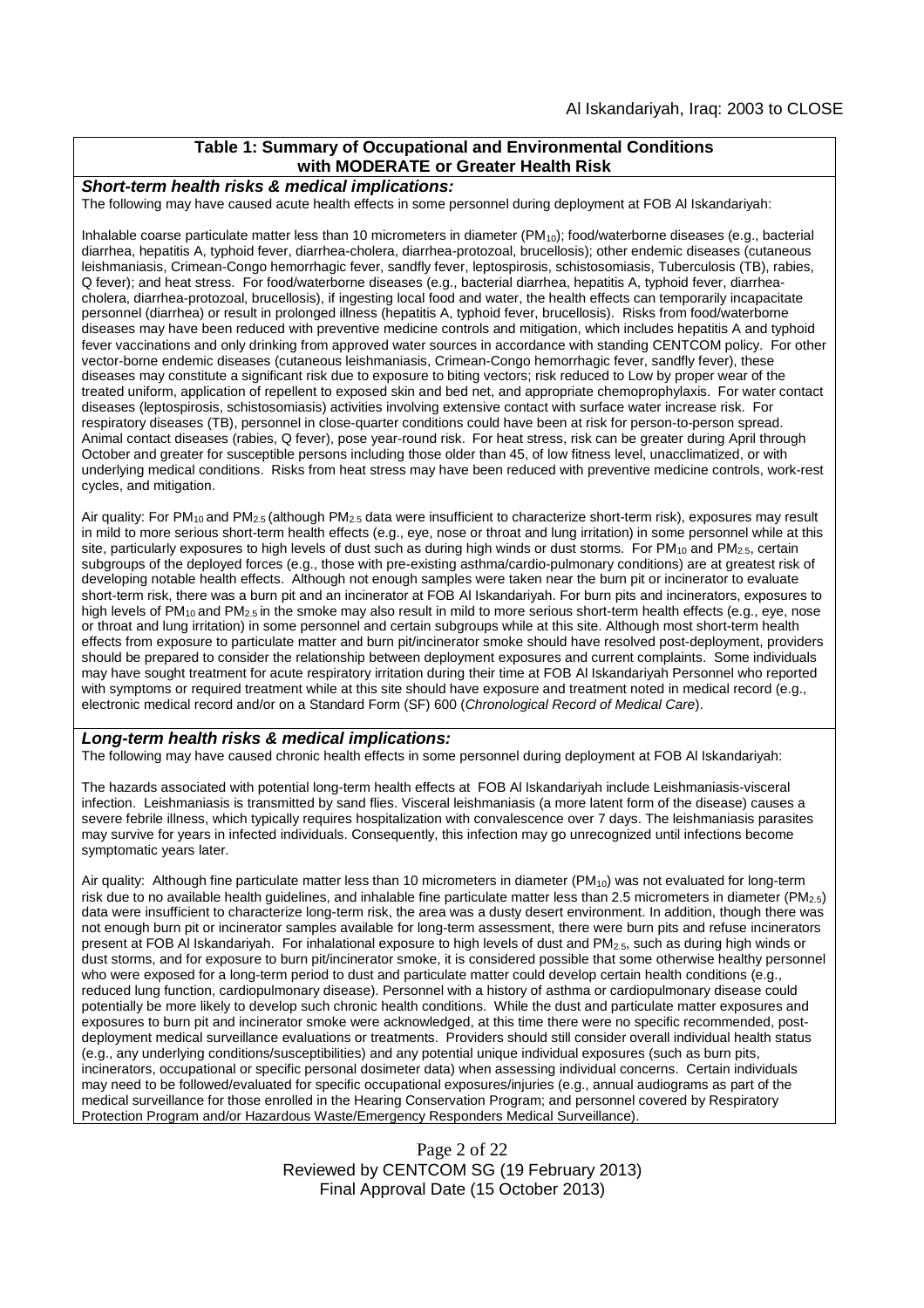### Al Iskandariyah, Iraq: 2003 to CLOSE

| Source of<br><b>Identified Health</b><br>Risk <sup>3</sup>                 | Unmitigated Health Risk Estimate <sup>4</sup>                                                                                                                                                                                                                                                                                                                                      | <b>Control Measures</b><br>Implemented                                                                                                                                                                                                    | <b>Residual Health Risk Estimate<sup>4</sup></b>                                                                                                                                                                                                                                                                     |
|----------------------------------------------------------------------------|------------------------------------------------------------------------------------------------------------------------------------------------------------------------------------------------------------------------------------------------------------------------------------------------------------------------------------------------------------------------------------|-------------------------------------------------------------------------------------------------------------------------------------------------------------------------------------------------------------------------------------------|----------------------------------------------------------------------------------------------------------------------------------------------------------------------------------------------------------------------------------------------------------------------------------------------------------------------|
| <b>AIR</b>                                                                 |                                                                                                                                                                                                                                                                                                                                                                                    |                                                                                                                                                                                                                                           |                                                                                                                                                                                                                                                                                                                      |
| Particulate<br>matter less than<br>10 microns in<br>diameter ( $PM_{10}$ ) | Short-term: Low to High, Daily levels<br>vary, acute health effects (e.g., upper<br>respiratory tract irritation) more<br>pronounced during peak days. More<br>serious effects are possible in<br>susceptible persons (e.g., those with<br>asthma/existing respiratory diseases).<br>Long-term: No health guidelines                                                               | Limiting strenuous<br>physical activities when air<br>quality is especially poor;<br>and actions such as<br>closing tent flaps,<br>windows, and doors.                                                                                    | Short-term: Low to High, Daily levels<br>vary, acute health effects (e.g., upper<br>respiratory tract irritation) more<br>pronounced during peak days. More<br>serious effects are possible in<br>susceptible persons (e.g., those with<br>asthma/existing respiratory diseases).<br>Long-term: No health guidelines |
| Water                                                                      |                                                                                                                                                                                                                                                                                                                                                                                    |                                                                                                                                                                                                                                           |                                                                                                                                                                                                                                                                                                                      |
| <b>Water for Other</b><br>Purposes                                         | Short-term: Low                                                                                                                                                                                                                                                                                                                                                                    | Water treated in<br>accordance with<br>standards applicable to its<br>intended use                                                                                                                                                        | Short-term: Low                                                                                                                                                                                                                                                                                                      |
|                                                                            | Long-term: Low                                                                                                                                                                                                                                                                                                                                                                     |                                                                                                                                                                                                                                           | Long-term: Low                                                                                                                                                                                                                                                                                                       |
| <b>ENDEMIC</b><br><b>DISEASE</b>                                           |                                                                                                                                                                                                                                                                                                                                                                                    |                                                                                                                                                                                                                                           |                                                                                                                                                                                                                                                                                                                      |
| Food<br>borne/Waterborne<br>(e.g., diarrhea-<br>bacteriological)           | Short-term: Variable, (bacterial<br>diarrhea, hepatitis A, typhoid fever) to<br>Moderate (diarrhea-cholera, diarrhea-<br>protozoal, brucellosis and hepatitis E).<br>If local food/water were consumed, the<br>health effects can temporarily<br>incapacitate personnel (diarrhea) or<br>result in prolonged illness (Hepatitis A,<br>Typhoid fever, Brucellosis, Hepatitis<br>E). | Preventive measures<br>include Hepatitis A and<br>Typhoid fever vaccination<br>and consumption of food<br>and water only from<br>approved sources.                                                                                        | Short-term: Low to none                                                                                                                                                                                                                                                                                              |
|                                                                            | Long-term: none identified                                                                                                                                                                                                                                                                                                                                                         |                                                                                                                                                                                                                                           | Long-term: No data available                                                                                                                                                                                                                                                                                         |
| Arthropod Vector<br><b>Borne</b>                                           | Short-term: Variable, Moderate for<br>leishmaniasis-cutaneous, Crimean-<br>Congo hemorrhagic fever, sandfly<br>fever and typhus-miteborne; Low for<br>West Nile fever, and Plague.                                                                                                                                                                                                 | Preventive measures<br>include proper wear of<br>treated uniform,<br>application of repellent to<br>exposed skin, and bed net                                                                                                             | Short-term: Low                                                                                                                                                                                                                                                                                                      |
|                                                                            | Long-term: Low (Leishmaniasis-<br>visceral infection)                                                                                                                                                                                                                                                                                                                              | use, minimizing areas of<br>standing water and<br>appropriate<br>chemoprophylaxis.                                                                                                                                                        | Long-term: No data available                                                                                                                                                                                                                                                                                         |
| Water-Contact<br>(e.g. wading,<br>swimming)                                | Short-term: Moderate for leptospirosis<br>and schistosomiasis.                                                                                                                                                                                                                                                                                                                     |                                                                                                                                                                                                                                           | Short-term: Moderate for leptospirosis<br>and schistosomiasis.                                                                                                                                                                                                                                                       |
|                                                                            | Long-term: No data available                                                                                                                                                                                                                                                                                                                                                       |                                                                                                                                                                                                                                           | Long-term: No data available                                                                                                                                                                                                                                                                                         |
| Respiratory                                                                | Short-term: Variable; Moderate for<br>tuberculosis (TB) to Low for<br>meningococcal meningitis.                                                                                                                                                                                                                                                                                    | Providing adequate living<br>and work space; medical<br>screening; vaccination                                                                                                                                                            | Short-term: Low                                                                                                                                                                                                                                                                                                      |
|                                                                            | Long-term: No data available                                                                                                                                                                                                                                                                                                                                                       |                                                                                                                                                                                                                                           | Long-term: No data available                                                                                                                                                                                                                                                                                         |
| <b>Animal Contact</b>                                                      | Short-term: Variable; Moderate for<br>rabies and Q-fever, and Low for<br>Anthrax and H5N1 avian influenza.                                                                                                                                                                                                                                                                         | Prohibiting contact with,<br>adoption, or feeding of<br>feral animals IAW U.S.                                                                                                                                                            | Short-term: No data available                                                                                                                                                                                                                                                                                        |
|                                                                            | Long-term: Low (Rabies)                                                                                                                                                                                                                                                                                                                                                            | <b>Central Command</b><br>(CENTCOM) General<br>Order (GO) 1B. Risks are<br>further reduced in the<br>event of assessed contact<br>by prompt post-exposure<br>rabies prophylaxis IAW<br>The Center for Disease<br>Control's (CDC) Advisory | Long-term: No data available                                                                                                                                                                                                                                                                                         |

# **Table 2. Population-Based Health Risk Estimates – FOB Al Iskandariyah1, 2**

Page 3 of 22 Reviewed by CENTCOM SG (19 February 2013) Final Approval Date (15 October 2013)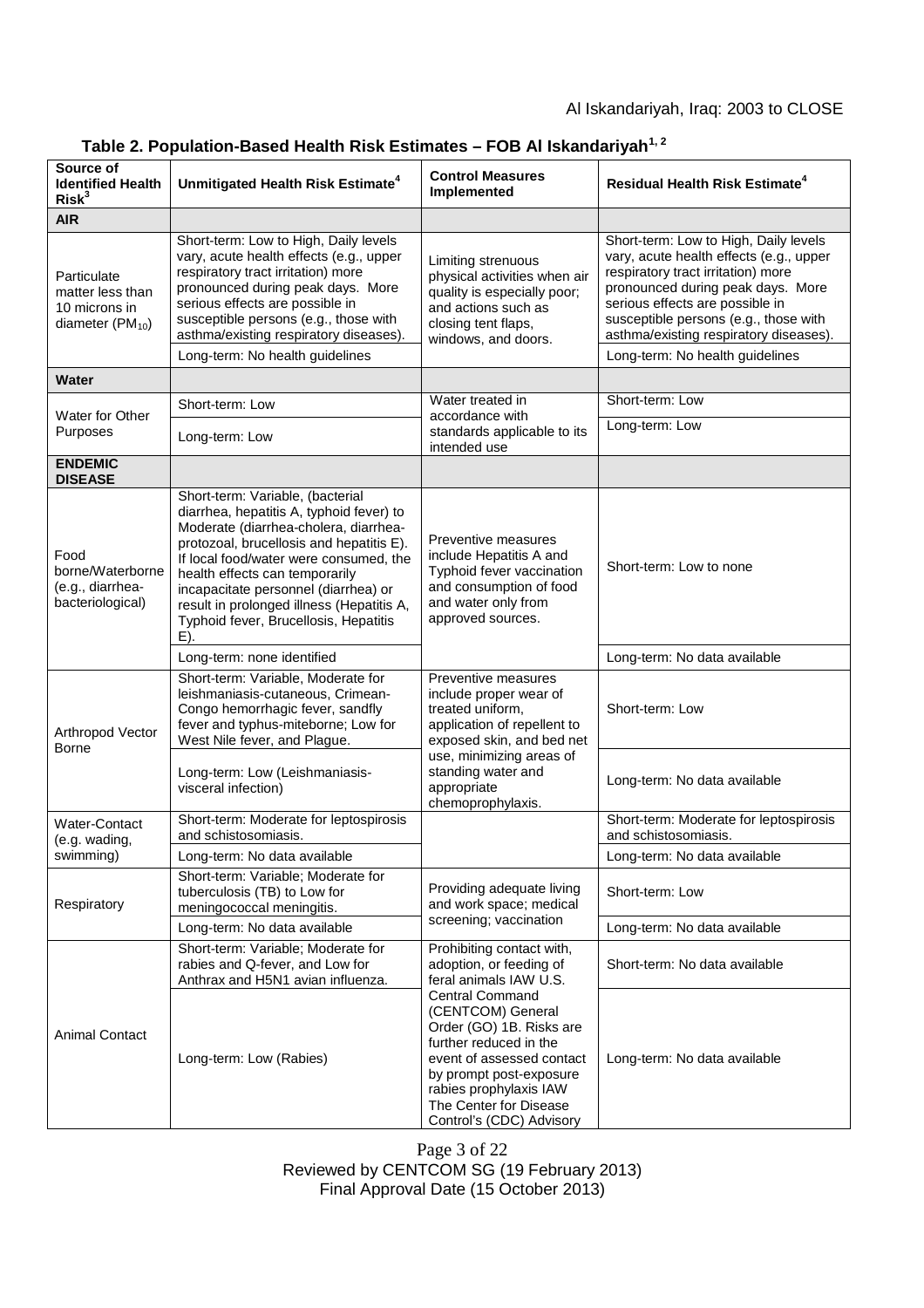### Al Iskandariyah, Iraq: 2003 to CLOSE

|                                                     |                                                                                                                                                                                                                                                                                                                                                                                      | Committee on<br><b>Immunization Practices</b>                                                                                                                                                                                          |                                                                                                                                                                                                                                                                                                                                                                                                                                   |
|-----------------------------------------------------|--------------------------------------------------------------------------------------------------------------------------------------------------------------------------------------------------------------------------------------------------------------------------------------------------------------------------------------------------------------------------------------|----------------------------------------------------------------------------------------------------------------------------------------------------------------------------------------------------------------------------------------|-----------------------------------------------------------------------------------------------------------------------------------------------------------------------------------------------------------------------------------------------------------------------------------------------------------------------------------------------------------------------------------------------------------------------------------|
|                                                     |                                                                                                                                                                                                                                                                                                                                                                                      | quidance.                                                                                                                                                                                                                              |                                                                                                                                                                                                                                                                                                                                                                                                                                   |
| <b>VENOMOUS</b><br><b>ANIMAL/</b><br><b>INSECTS</b> |                                                                                                                                                                                                                                                                                                                                                                                      |                                                                                                                                                                                                                                        |                                                                                                                                                                                                                                                                                                                                                                                                                                   |
| Snakes,<br>scorpions, and<br>spiders                | Short-term: Low; If encountered,<br>effects of venom vary with species<br>from mild localized swelling (e.g. S.<br>maurus) to potentially lethal effects<br>(e.g. A. crassicauda).                                                                                                                                                                                                   | Risk reduced by avoiding<br>contact, proper wear of<br>uniform (especially<br>footwear), and proper and<br>timely treatment.                                                                                                           | Short-term: Low; If encountered,<br>effects of venom vary with species<br>from mild localized swelling (e.g. S.<br>maurus) to potentially lethal effects<br>(e.g. A. crassicauda).                                                                                                                                                                                                                                                |
|                                                     | Long-term: No data available                                                                                                                                                                                                                                                                                                                                                         |                                                                                                                                                                                                                                        | Long-term: No data available                                                                                                                                                                                                                                                                                                                                                                                                      |
| <b>HEAT/COLD</b><br><b>STRESS</b>                   |                                                                                                                                                                                                                                                                                                                                                                                      |                                                                                                                                                                                                                                        |                                                                                                                                                                                                                                                                                                                                                                                                                                   |
| Heat                                                | Short-term: Variable; Risk of heat<br>injury is High for April, Extremly High<br>May - October and Low for all other<br>months.<br>Long-term: Low, The long-term risk<br>was Low. However, the risk may be<br>greater to certain susceptible persons-<br>those older (i.e., greater than 45<br>years), in lesser physical shape, or<br>with underlying medical/health<br>conditions. | Work-rest cycles, proper<br>hydration and nutrition,<br>and Wet Bulb Globe<br>Temperature (WBGT)<br>monitoring.                                                                                                                        | Short-term: Variable; Risk of heat<br>injury in unacclimatized or susceptible<br>personnel is High for April, Extremly<br>High May - October and Low for all<br>other months.<br>Long-term: Low, The long-term risk is<br>Low. However, the risk may be<br>greater to certain susceptible persons-<br>those older (i.e., greater than 45<br>years), in lesser physical shape, or<br>with underlying medical/health<br>conditions. |
| Cold                                                | Short-term: Low risk of cold<br>stress/injury.<br>Long-term: Low; Long-term health<br>implications from cold injuries are rare<br>but can occur, especially from more<br>serious injuries such as frost bite.                                                                                                                                                                        | Risks from cold stress<br>reduced with protective<br>measures such as use of<br>the buddy system, limiting<br>exposure during cold<br>weather, proper hydration<br>and nutrition, and proper<br>wear of issued protective<br>clothing. | Short-term: Low risk of cold<br>stress/injury.<br>Long-term: Low; Long-term health<br>implications from cold injuries are rare<br>but can occur, especially from more<br>serious injuries such as frost bite.                                                                                                                                                                                                                     |
| <b>Unique</b><br>Incidents/<br><b>Concerns</b>      |                                                                                                                                                                                                                                                                                                                                                                                      |                                                                                                                                                                                                                                        |                                                                                                                                                                                                                                                                                                                                                                                                                                   |
| Pesticides/Pest<br>Control                          | Short-term: Low                                                                                                                                                                                                                                                                                                                                                                      | See Section 10.4                                                                                                                                                                                                                       | Short-term: Low                                                                                                                                                                                                                                                                                                                                                                                                                   |
|                                                     | Long-term: Low                                                                                                                                                                                                                                                                                                                                                                       |                                                                                                                                                                                                                                        | Long-term: Low                                                                                                                                                                                                                                                                                                                                                                                                                    |

<sup>1</sup>This Summary Table provides a qualitative estimate of population-based short- and long-term health risks associated with the occupational environment conditions at Al Iskandariyah. It does not represent an individual exposure profile. Actual individual exposures and health effects depend on many variables. For example, while a chemical may have been present in the environment, if a person did not inhale, ingest, or contact a specific dose of the chemical for adequate duration and frequency, then there may have been no health risk. Alternatively, a person at a specific location may have experienced a unique exposure which could result in a significant individual exposure. Any such person seeking medical care should have their specific exposure documented in an SF600.

 $^2$  This assessment is based on specific environmental sampling data and reports obtained from 19 March 2003 through 31ember 2011. Sampling locations are assumed to be representative of exposure points for the camp population but may not reflect all the fluctuations in environmental quality or capture unique exposure incidents.

 $3$ This Summary Table is organized by major categories of identified sources of health risk. It only lists those sub-categories specifically identified and addressed at Al Iskandariyah. The health risks are presented as Low, Moderate, High or Extremely High for both acute and chronic health effects. The health risk level is based on an assessment of both the potential severity of the health effects that could be caused and probability of the exposure that would produce such health effects. Details can be obtained from the APHC/ U.S. Army Institute of Public Health AIPH. Where applicable, "None Identified" is used when though a potential exposure is identified, and no health risks of either a specific acute or chronic health effects are determined. More detailed descriptions of OEH exposures that are evaluated but determined to pose no health risk are discussed in the following sections of this report.

<sup>4</sup>Health risks in this Summary Table are based on quantitative surveillance thresholds (e.g. endemic disease rates; host/vector/pathogen surveillance) or screening levels, e.g. Military Exposure Guidelines (MEGs) for chemicals*.* Some previous assessment reports may provide slightly inconsistent health risk estimates because quantitative criteria such as MEGs may have changed since the samples were originally evaluated and/or because this assessment makes use of all historic site data while previous reports may have only been based on a select few samples.

> Page 4 of 22 Reviewed by CENTCOM SG (19 February 2013) Final Approval Date (15 October 2013)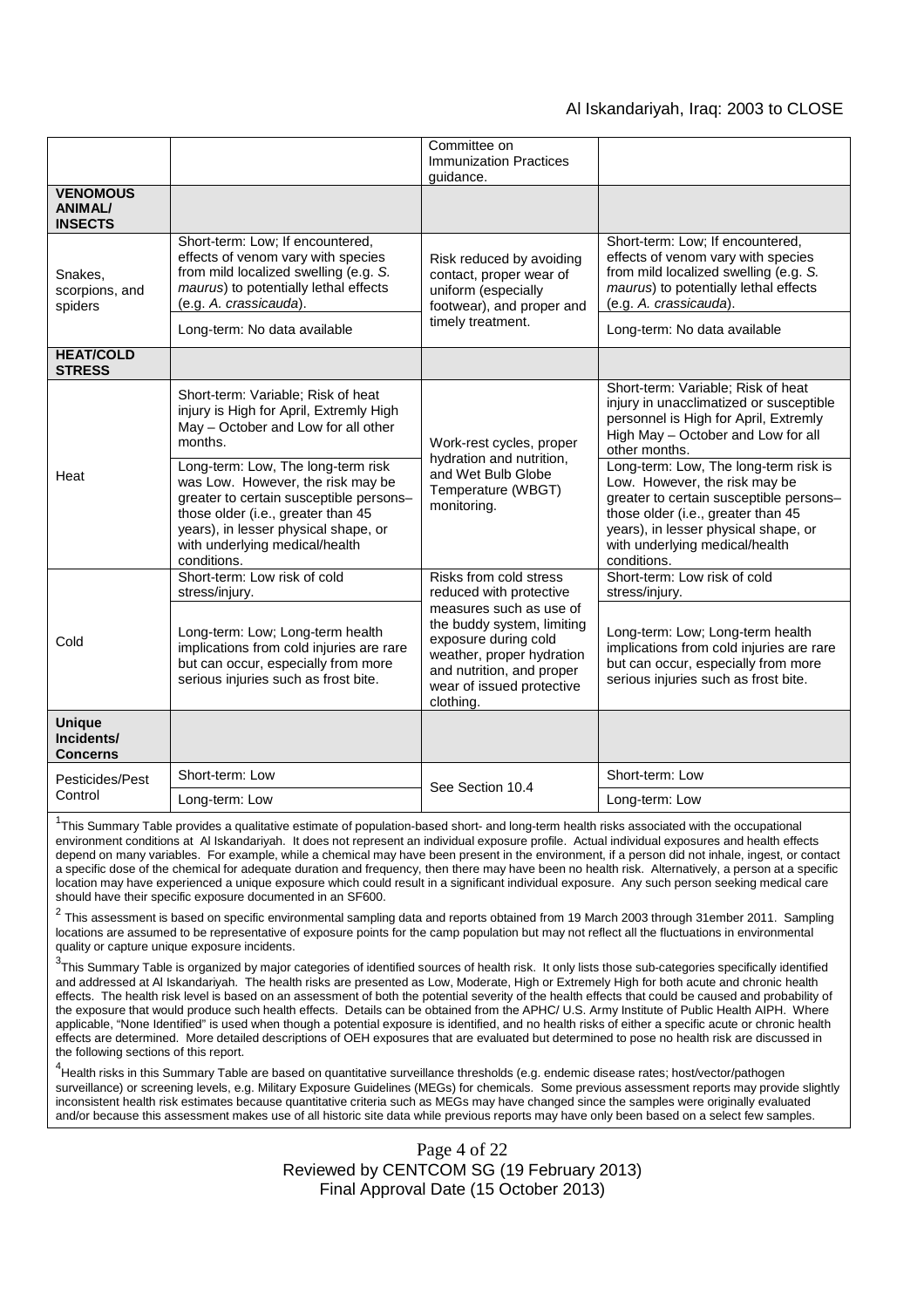### **1 Discussion of Health Risks at FOB Al Iskandariyah, Iraq by Source**

The following sections provide additional information about the OEH conditions summarized above. All risk assessments were performed using the methodology described in the US Army Public Health Command Technical Guide 230, *Environmental Health Risk Assessment and Chemical Exposure Guidelines for Deployed Military Personnel* (USAPHC TG 230). All OEH risk estimates represent residual risk after accounting for preventive controls in place. Occupational exposures and exposures to endemic diseases are greatly reduced by preventive measures. For environmental exposures related to airborne dust, there are limited preventive measures available, and available measures have little efficacy in reducing exposure to ambient conditions.

### **2 Air**

### 2.1 Site-Specific Sources Identified

FOB Al Iskandariyah is situated in a dusty semi-arid desert environment. Inhalational exposure to high levels of dust and particulate matter, such as during high winds or dust storms, may result in mild to more serious short-term health effects (e.g., eye, nose or throat and lung irritation) in some personnel. Additionally, certain subgroups of the deployed forces (e.g., those with pre-existing asthma/cardio pulmonary conditions) are at greatest risk of developing notable health effects.

### 2.2 Particulate matter

Particulate matter (PM) is a complex mixture of extremely small particles suspended in the air. The PM includes solid particles and liquid droplets emitted directly into the air by sources such as: power plants, motor vehicles, aircraft, generators, construction activities, fires, and natural windblown dust. The PM can include sand, soil, metals, volatile organic compounds (VOC), allergens, and other compounds such as nitrates or sulfates that are formed by condensation or transformation of combustion exhaust. The PM composition and particle size vary considerably depending on the source. Generally, PM of health concern is divided into two fractions:  $PM_{10}$ , which includes coarse particles with a diameter of 10 micrometers or less, and fine particles less than 2.5 micron ( $PM<sub>2.5</sub>$ ), which can reach the deepest regions of the lungs when inhaled. Exposure to excessive PM is linked to a variety of potential health effects.

### 2.3 Particulate matter, less than 10 micrometers ( $PM_{10}$ )

2.3.1 Exposure Guidelines:

Short Term (24-hour) PM $_{10}$  (µg/m $^3$ 

- 
- Marginal MEG = 420
- Critical MEG =  $600$

): Long-term PM<sub>10</sub> MEG ( $\mu$ g/m<sup>3</sup>):

Negligible  $MEG = 250$   $\bullet$  Not defined and not available.

2.3.2 Sample data/Notes:

A total of 24 valid PM<sub>10</sub> air samples were collected from 22 November 2003 to 28 July 2007. The range of 24-hour PM<sub>10</sub> concentrations was 50 μg/m<sup>3</sup> – 638 μg/m<sup>3</sup> with an average concentration of 198 μg/m<sup>3</sup>.

> Page 5 of 22 Reviewed by CENTCOM SG (19 February 2013) Final Approval Date (15 October 2013)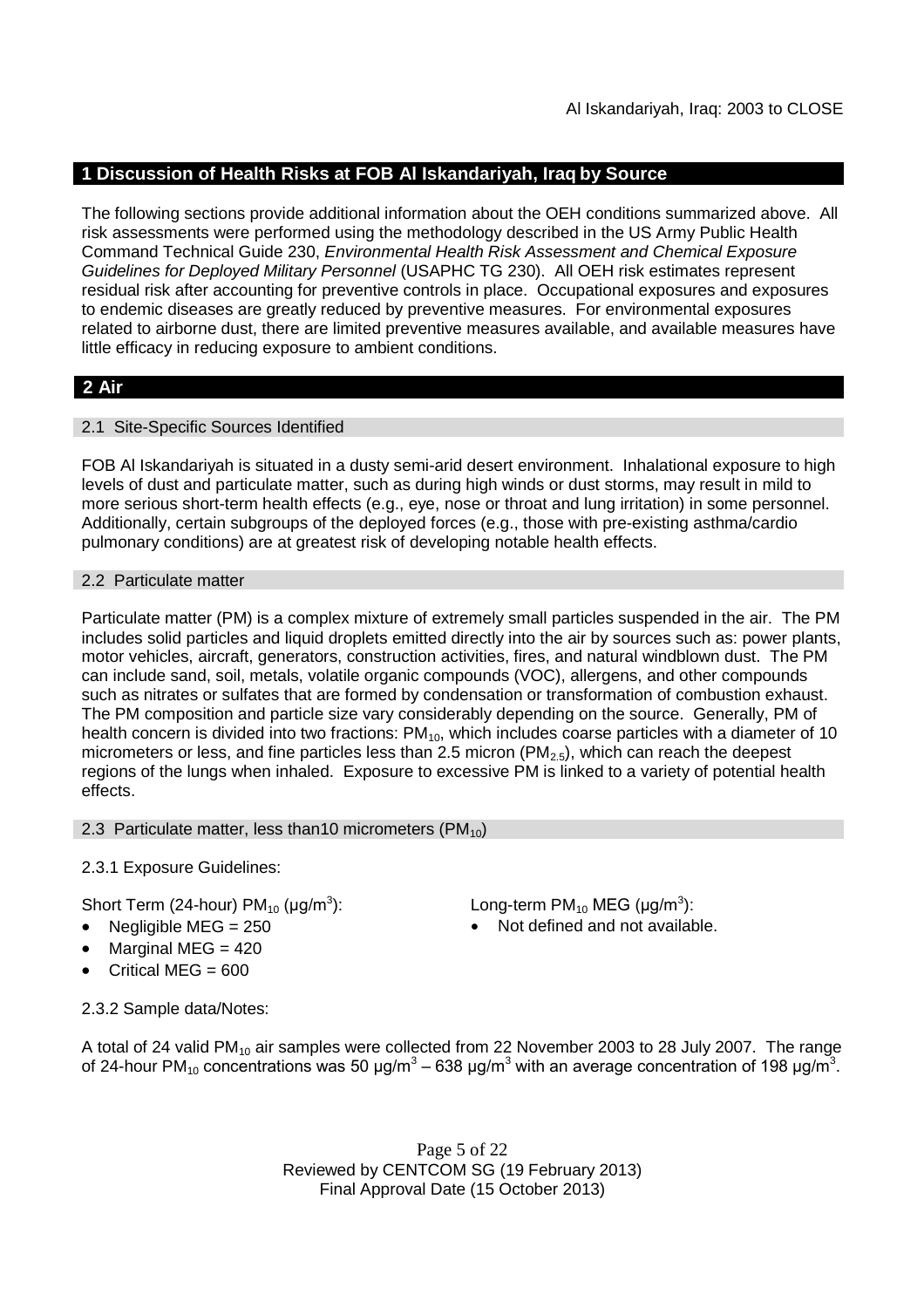2.3.3 Short-term health risks:

**Variable (Low to High):** The short-term PM<sub>10</sub> health risk assessment is Low to High based on average and peak PM<sub>10</sub> sample concentrations, and the likelihood of exposure at these hazard severity levels. A Low health risk assessment is expected to have little or no impact on accomplishing the mission (Reference 9, Table 3-2). A high health risk assessment is expected to have a significant degradation of mission capabilities with the inability to accomplish all parts of the mission, or the inability to complete the mission to standard if hazards occur during the mission. (Reference 9, Table 3-2). Daily average health risk levels for PM<sub>2.5</sub> show no hazard for 79%, low health risk for 13%, moderate health risk for 4%, and high health risk for 4% of the time. Confidence in the short-term  $PM_{2.5}$  health risk assessment is low (Reference 9, Table 3-6).

The hazard severity was negligible for average  $PM_{10}$  sample concentrations. The results indicate that a few personnel may experience notable mild eye, nose, or throat irritation; most personnel will experience only mild effects. Pre-existing health conditions (e.g., asthma, or cardiopulmonary diseases) may be exacerbated (Reference 9, Table 3-10).

For the highest observed  $PM_{10}$  exposure, the hazard severity was critical. During peak exposures at the critical hazard severity level, most, if not all, personnel may have experienced very notable eye, nose and throat irritation respiratory effects. Some personnel may not have been able to perform assigned duties. Some lost-duty days were expected. Those with a history of asthma or cardiopulmonary disease may have experienced more severe symptoms (Reference 9, Table 3-10).

2.3.4 Long-term health risk:

**Not Evaluated-no available health guidelines**. The U. S. Environmental Protection Agency (EPA) has retracted its long-term standard (national ambient air quality standards, NAAQS) for  $PM_{10}$  due to an inability to clearly link chronic health effects with chronic  $PM_{10}$  exposure levels.

### 2.4 Particulate Matter, less than 2.5 *micrometers* (PM<sub>2.5</sub>)

2.4.1 Exposure Guidelines:

Short Term (24-hour) PM $_{2.5}$  (µg/m $^3$ 

- 
- 
- Critical MEG  $= 500$

): Long-term (1year)  $PM_{2.5}$ MEGs (µg/m<sup>3</sup>):

- Negligible MEG = 65 Negligible MEG = 15
- Marginal MEG =  $250$   $\bullet$  Marginal MEG =  $65$ .

2.4.2 Sample data/Notes:

FOB AI Iskandariyah: A total of 2 valid PM<sub>2.5</sub> air samples were collected from 22 November 2003 to 28 July 2007. The range of 24-hour PM<sub>2.5</sub> concentrations was 58 µg/m<sup>3</sup> – 59 µg/m<sup>3</sup> with an average concentration of 58.5  $\mu$ g/m<sup>3</sup>.

2.4.3 Short-term health risks:

None identified based on available sampling data. Only 2  $PM<sub>2.5</sub>$  samples were available at Al Iskandariyah. This is an insufficient number to determine a risk.

> Page 6 of 22 Reviewed by CENTCOM SG (19 February 2013) Final Approval Date (15 October 2013)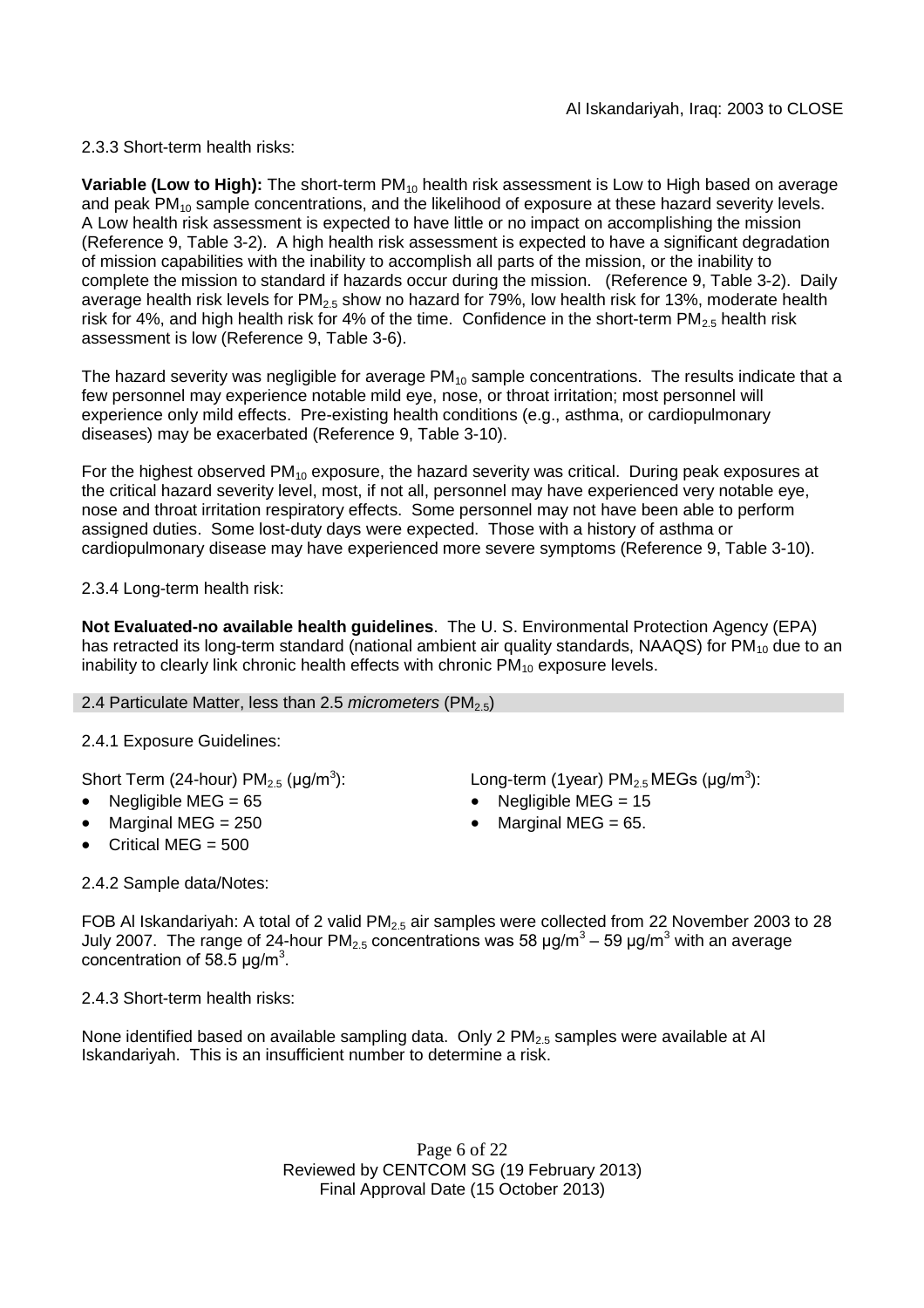### 2.4.4 Long-term health risks:

None identified based on available sampling data. Only 2  $PM<sub>2.5</sub>$  samples were available at Al Iskandariyah. This is an insufficient number to determine a risk.

#### 2.5 Airborne Metals

2.5.1 Sample data/Notes:

A total of 24 valid PM<sub>10</sub> airborne metal samples were collected at AI Iskandariyah from 22 November 2003 to 28 July 2007.

2.5.2 Short-term health risks:

### **None identified based on the available sampling data.**

2.5.3 Long-term health risks:

### **None identified based on the available sampling data.**

#### 2.6 Volatile Organic Compounds (VOC)

2.6.1 Sample data/Notes:

The health risk assessment is based on average and peak concentration of 62 valid volatile organic chemical (VOC) air samples collected from 22 July 2004 to 20 September 2007, and the likelihood of exposure. None of the analyzed VOC pollutants were found at concentrations above short or long-term MEGs.

2.6.2 Short and long-term health risks:

**None identified based on the available sampling data.** No parameters exceeded 1-year Negligible MEGs.

### **3 Soil**

3.1 Sample data/Notes:

A total of 16 valid surface soil samples were collected from April 2003 to July 2008, to assess OEH health risk to deployed personnel. The primary soil contamination exposure pathways are dermal contact and dust inhalation. Typical parameters analyzed for included Semi Volatile Organic Compounds (SVOCs), heavy metals, Polychlorinated biphenyls (PCBs), pesticides, herbicides. If the contaminant was known or suspected, other parameters may have been analyzed for (i.e. Total Petroleum Hydrocarbons (TPH) and Polycyclic aromatic Hydrocarbons (PAH) near fuel spills). The percent of the population exposed to soil and associated dust in the sampled areas was > 75% for all 16 samples. For the risk assessment, personnel are assumed to remain at this location for 6 months to 1 year.

> Page 7 of 22 Reviewed by CENTCOM SG (19 February 2013) Final Approval Date (15 October 2013)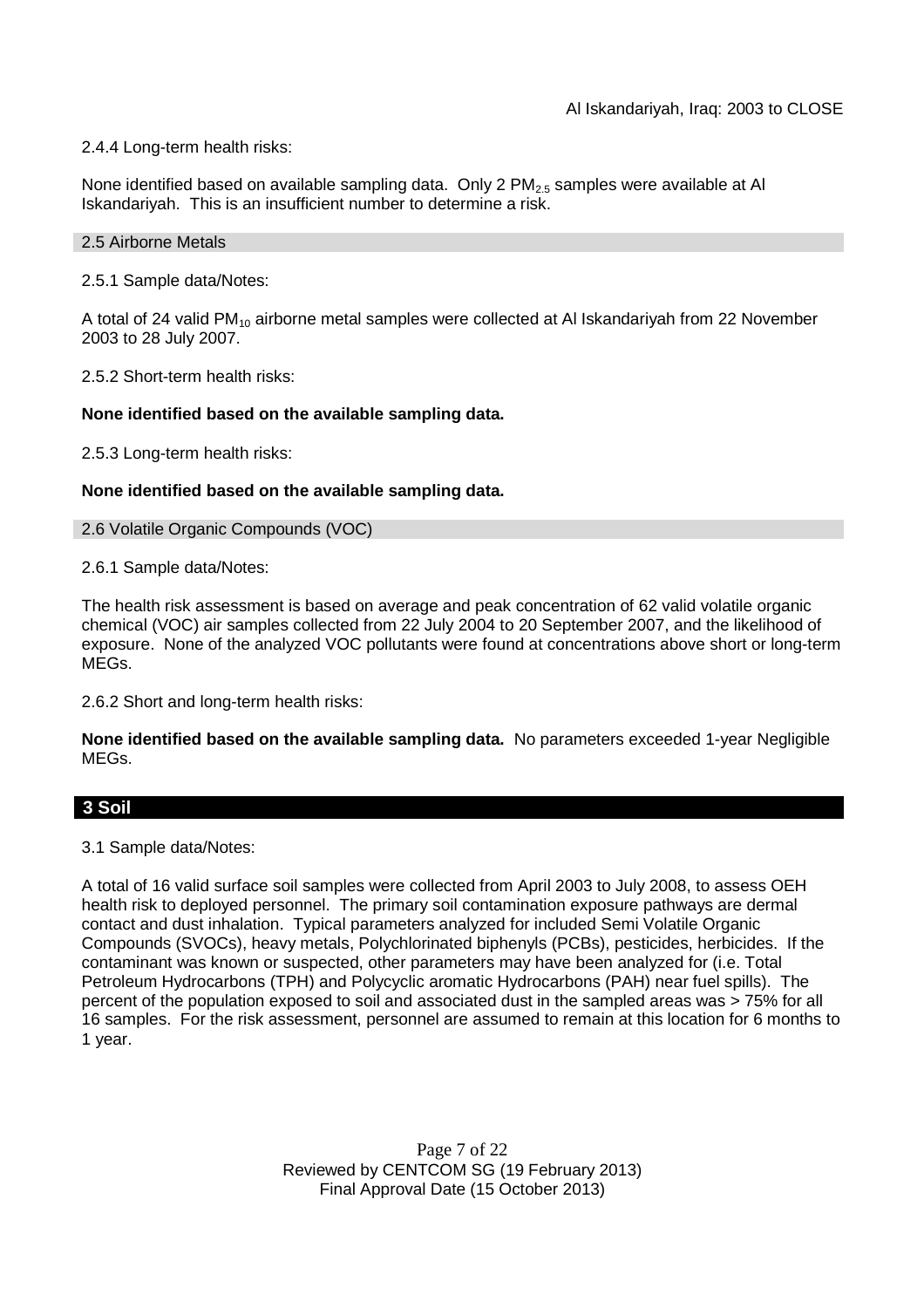### *3.2 Short-term health risk:*

**Not an identified source of health risk**. Currently, sampling data for soil are not evaluated for short term (acute) health risks**.**

*3.4 Long-term health risk:*

**None identified based on available sample data.** No parameters exceeded 1-year Negligible MEGs.

### **4 Water**

In order to assess the health risk to U.S. personnel from exposure to water in theater, the APHC identified the most probable exposure pathways. These are based on the administrative information provided on the field data sheets submitted with the samples taken over the time period being evaluated. Based on the information provided from the field, all samples for untreated water samples were associated with source water for treatment and no exposure pathways were associated with those samples. Therefore, untreated samples are not assessed as potential health hazards. However, one sample was identified as "untreated or host-nation water." This sample was assessed as a nondrinking water exposure. It is assumed that 100% of all U.S. personnel at FOB Al Iskandariyah will be directly exposed to Reverse Osmosis Water Purification Unit (ROWPU) treated and disinfected fresh bulk water, since this classification of water is primarily used for personal hygiene, showering, cooking, and for use at vehicle wash racks. Field data sheets indicate that bottled water as well as ROWPUtreated water were sources of drinking water.

### 4.1 Drinking Water: Bottled or Packaged/ROWPU-Treated Water

4.1.1 Site-Specific Sources Identified

There was one bottled water brand, Nestle, sampled at FOB Al Iskandariyah. ROWPU-treated water used for drinking was also sampled.

### 4.1.2 Sample data/Notes:

To assess the potential for adverse health effects to troops, the following assumptions were made about dose and duration: A conservative (protective) assumption was that personnel routinely ingested 15 L/day of bottled water for up to 365 days (1-year). It was further assumed that control measures were not used. A total of 2 valid bottled water samples and two ROWPU-treated bulk drinking water samples were collected from 16 May 2005 and 22 March 2007.

4.1.3 Short-term and long-term health risk:

**None identified based on available sample data.** All collected samples were below the short and long-term Negligible MEGs.

### 4.2 Non-Drinking Water: Disinfected

### 4.2.1 Site-Specific Sources Identified

Although the primary route of exposure for most microorganisms is ingestion of contaminated water, dermal exposure to some microorganisms, chemicals, and biologicals may also cause adverse health effects. Complete exposure pathways would include drinking, brushing teeth, personal hygiene,

> Page 8 of 22 Reviewed by CENTCOM SG (19 February 2013) Final Approval Date (15 October 2013)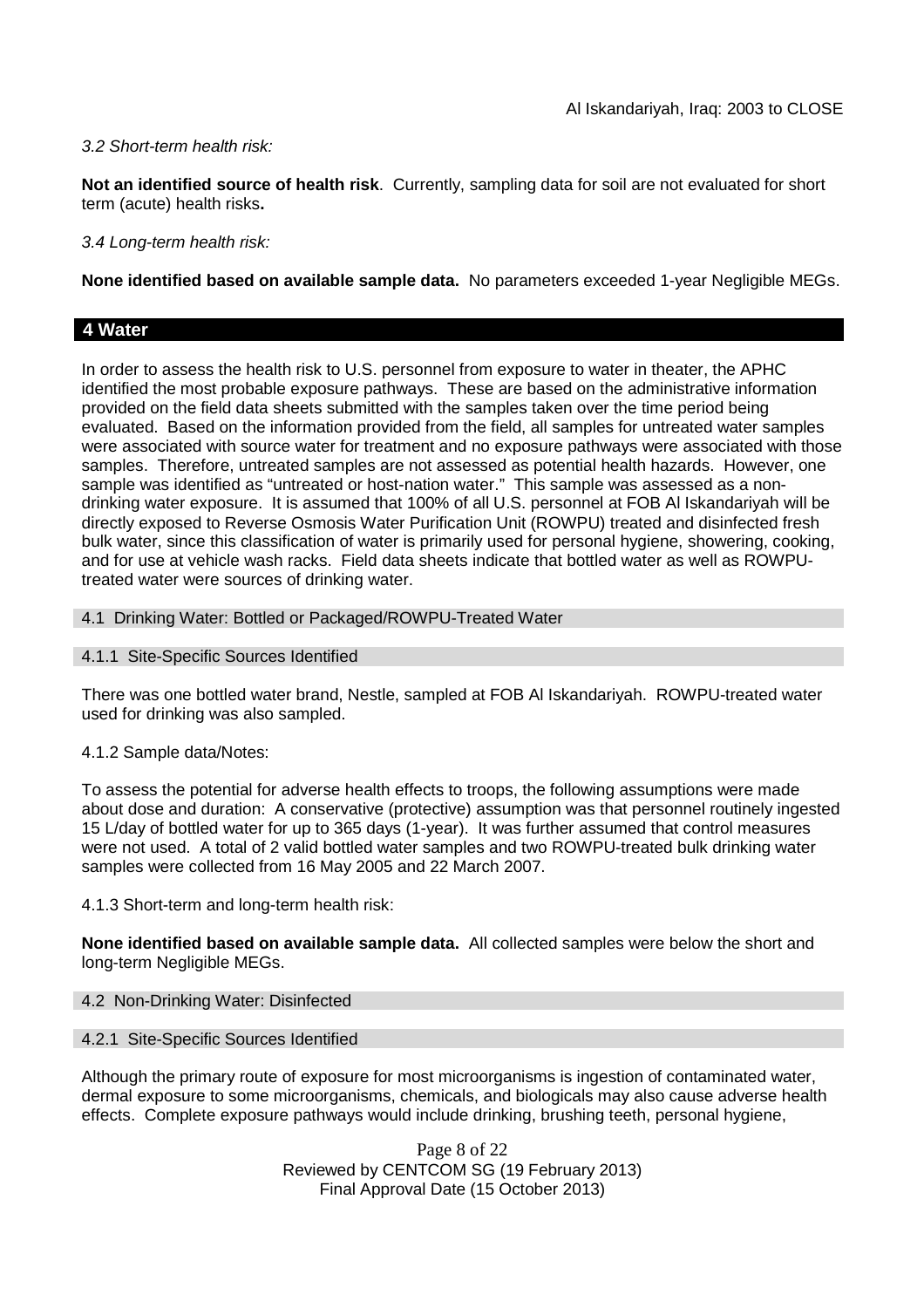cooking, providing medical and dental care using a contaminated water supply or during dermal contact at vehicle or aircraft wash racks.

4.2.2 Sample data/Notes:

To assess the potential for adverse health effects to troops the following assumptions were made about dose and duration: All U.S. personnel at this location were expected to remain at this site for approximately 1 year. A conservative (protective) assumption is that personnel routinely consumed less than 5L/day of non-drinking water for up to 365 days (1-year). It is further assumed that control measures and/or personal protective equipment were not used. A total of 6 ROWPU-treated and 1 untreated or host-nation (Non-Drinking) samples from 2003 to 2008 were evaluated for this health risk assessment. The peak concentration of Sulfate in 2003 in ROWPU-treated non-drinking water was above 2.5 times the short-term MEG. The average Lead concentration in ROWPU-treated non-drinking water was above 2.5 times the long term MEG.

4.2.3 Short-term health risk:

Sulfate was detected in 1 of 6 ROWPU-Treated non-drinking water samples and exceeded 2.5 times the short-term (14-day) exposure rates. The acute risk from sulfate is Low. Confidence in the risk estimate is considered low due to the limited number of samples.

4.2.4 Long-term health risk:

Lead was detected in 1 of 6 ROWPU-Treated non-drinking water samples and exceeded 2.5 times the long-term (1-year) exposure rate. The chronic risk from lead is Low. Confidence in the risk estimate is considered low due to the limited number of samples.

### **5 Military Unique**

5.1 Chemical Biological, Radiological Nuclear (CBRN) Weapons

No specific hazard sources were documented in the Defense Occupational and Environmental Health Readiness System (DOEHRS), or the Military Exposure Surveillance Library (MESL) from 19 March 2003 through 31 December 2011 timeframe.

In 2003-2004, the Iraq Survey Group investigated several sites in and around Al Iskandariyah as potential production and storage sites for chemical weapon pre-curser chemicals such as chlorine and phenol; however, no definitive evidence was found (Reference 12).

### 5.2 Depleted Uranium (DU)

No specific hazard sources were documented in the DOEHRS or MESL from 19 March 2003 through 31 December 2011 timeframe.

#### 5.3 Ionizing Radiation

No specific hazard sources were documented in the DOEHRS or MESL from 19 March 2003 through 31 December 2011 timeframe.

> Page 9 of 22 Reviewed by CENTCOM SG (19 February 2013) Final Approval Date (15 October 2013)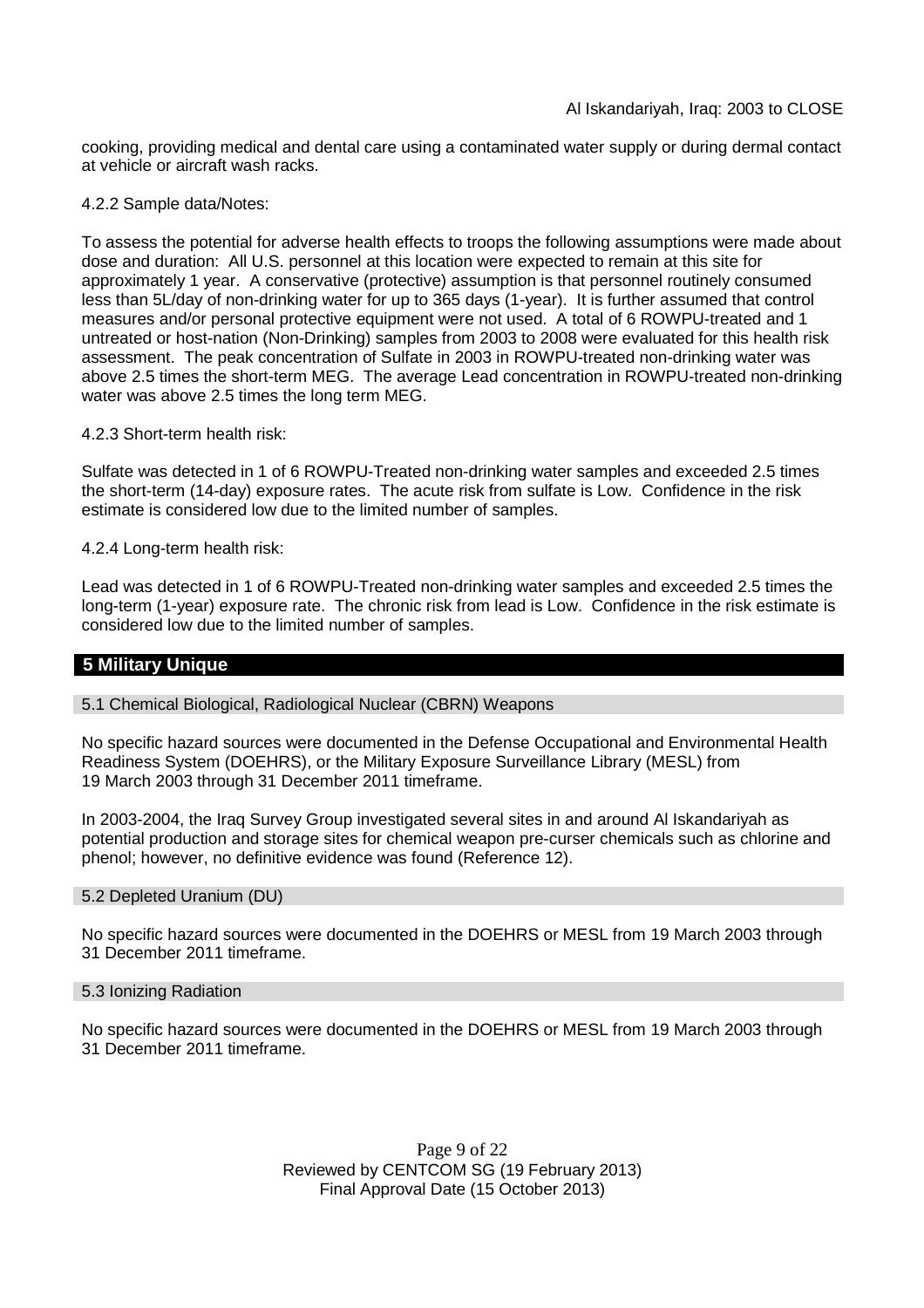### 5.4 Non-Ionizing Radiation

No specific hazard sources were documented in the DOEHRS or MESL from 19 March 2003 through 31 December 2011 timeframe.

### **6 Endemic Disease**

This document lists the endemic diseases reported in the region, its specific health risks and severity and general health information about the diseases. USCENTCOM MOD 11 (Reference 11) lists deployment requirements, to include immunizations and chemoprophylaxis, in effect during the timeframe of this POEMS.

#### 6.1 Foodborne and Waterborne Diseases

Food borne and waterborne diseases in the area are transmitted through the consumption of local food and water. Local unapproved food and water sources (including ice) are heavily contaminated with pathogenic bacteria, parasites, and viruses to which most U.S. Service Members have little or no natural immunity. Effective host nation disease surveillance does not exist within the country. Only a small fraction of diseases are identified or reported in host nation personnel. Diarrheal diseases are expected to temporarily incapacitate a very high percentage of U.S. personnel within days if local food, water, or ice is consumed. Hepatitis A and typhoid fever infections typically cause prolonged illness in a smaller percentage of unvaccinated personnel. Vaccinations are required for DOD personnel and contractors. In addition, although not specifically assessed in this document, significant outbreaks of viral gastroenteritis (e.g., norovirus) and food poisoning (e.g., *Bacillus cereus*, *Clostridium perfringens*, *Staphylococcus*) may occur. Key disease risks are summarized below:

Mitigation strategies were in place and included consuming food and water from approved sources, vaccinations (when available), frequent hand washing and general sanitation practices.

6.1.1 Diarrheal diseases (bacteriological)

**High, mitigated to Low**: Diarrheal diseases are expected to temporarily incapacitate a very high percentage of personnel (potentially over 50% per month) within days if local food, water, or ice is consumed. Field conditions (including lack of hand washing and primitive sanitation) may facilitate person-to-person spread and epidemics. Typically mild disease treated in outpatient setting; recovery and return to duty in less than 72 hours with appropriate therapy. A small proportion of infections may require greater than 72 hours limited duty, or hospitalization.

6.1.2 Hepatitis A, typhoid/paratyphoid fever, and diarrhea-protozoal

**High, mitigated to Low**: Unmitigated health risk to U.S. personnel is high year round for hepatitis A and typhoid/paratyphoid fever, and Moderate for diarrhea-protozoal. Mitigation was in place to reduce the risks to low. Hepatitis A, typhoid/paratyphoid fever, and diarrhea-protozoal disease may cause prolonged illness in a small percentage of personnel (less than 1% per month). Although much rarer, other potential diseases in this area that are also considered a Moderate risk include: hepatitis E, diarrhea-cholera, and brucellosis.

### *6.1.3 Short-term Health Risks:*

**Low**: The overall unmitigated short-term risk associated with food borne and waterborne diseases are considered High (bacterial diarrhea, hepatitis A, typhoid/paratyphoid fever) to Moderate (diarrheacholera, diarrhea-protozoal, brucellosis) to Low (hepatitis E) if local food or water is consumed.

> Page 10 of 22 Reviewed by CENTCOM SG (19 February 2013) Final Approval Date (15 October 2013)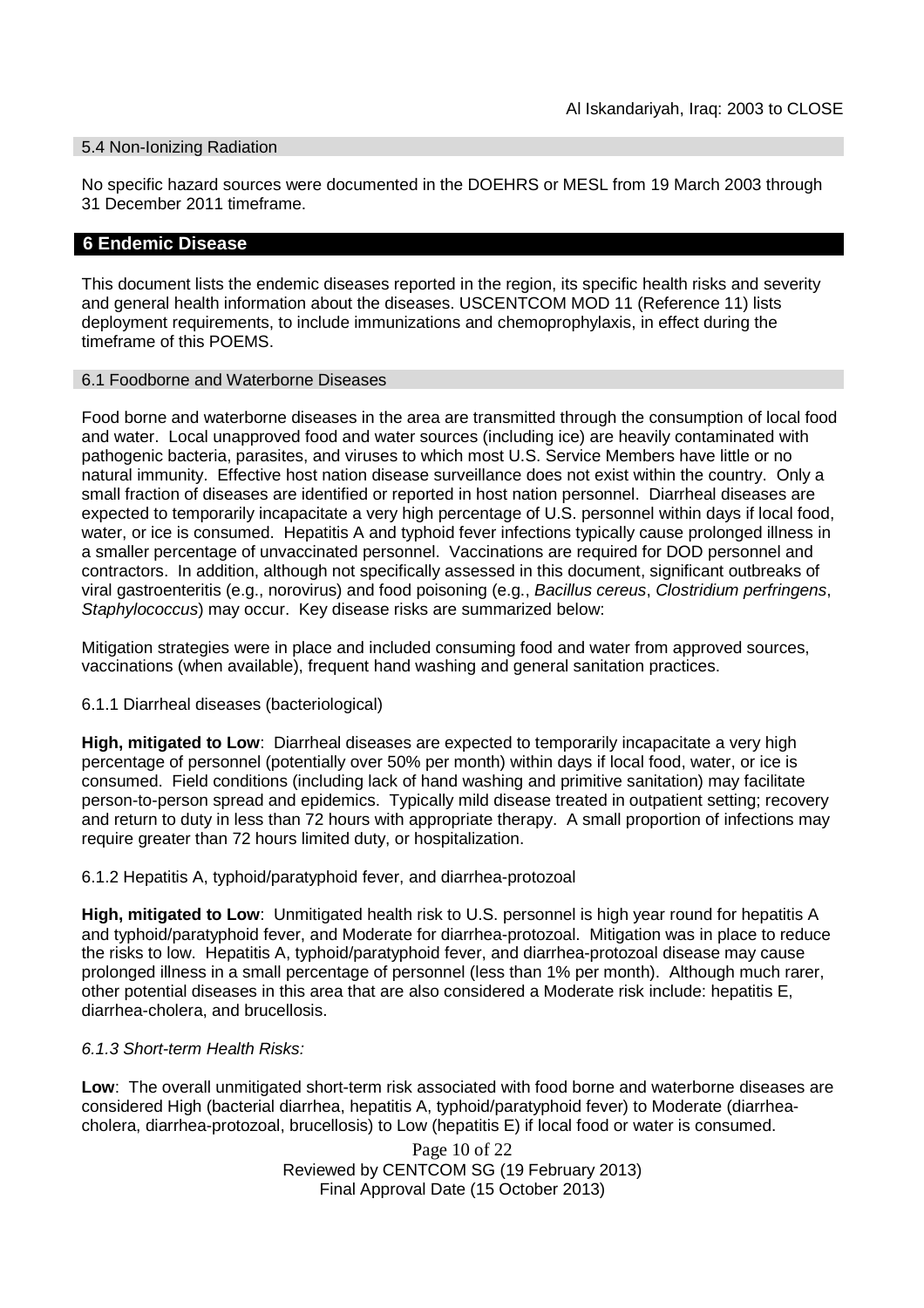Preventive Medicine measures reduced the risk to Low. Confidence in the health risk estimate was high.

### *6.1.4 Long-term Health Risks:*

### **None identified based on available data.**

#### 6.2 Arthropod Vector-Borne Diseases

During the warmer months, the climate and ecological habitat support populations of arthropod vectors, including mosquitoes, ticks, mites, and sandflies. Significant disease transmission is sustained countrywide, including urban areas. Mitigation strategies were in place and included proper wear of treated uniforms, application of repellent to exposed skin, and use of bed nets and chemoprophylaxis (when applicable). Additional methods included the use of pesticides, reduction of pest/breeding habitats, and engineering controls.

### *6.2.1 Malaria*

**None**: Indigenous transmission of malaria in Iraq was eliminated as of 2008 reducing risk among personnel exposed to mosquito bites to None.

### *6.2.2 Leishmaniasis*

**Moderate, mitigated to Low**: The disease risk is Moderate during the warmer months when sandflies are most prevalent, but reduced to low with mitigation measures. Leishmaniasis is transmitted by sand flies. There are two forms of the disease; cutaneous (acute form) and visceral (a more latent form of the disease). The leishmaniasis parasites may survive for years in infected individuals and this infection may go unrecognized by physicians in the U.S. when infections become symptomatic years later. Cutaneous infection is unlikely to be debilitating, though lesions may be disfiguring. Visceral leishmaniasis disease can cause severe febrile illness which typically requires hospitalization with convalescence over 7 days.

### *6.2.3 Crimean-Congo hemorrhagic fever*

**Moderate, mitigated to Low**: Unmitigated risk is moderate, but reduced to low with mitigation measures. Crimean-Congo hemorrhagic fever occurs in rare cases (less than 0.1% per month attack rate in indigenous personnel) and is transmitted by tick bites or occupational contact with blood or secretions from infected animals. The disease typically requires intensive care with fatality rates from 5% to 50%.

### *6.2.4 Sandfly fever*

**Moderate, mitigated to Low**: Sandfly fever has a Moderate risk with potential disease rates from 1% to 10% per month under worst case conditions. Mitigation measures reduced the risk to low. The disease is transmitted by sandflies and occurs more commonly in children though adults are still at risk. Sandfly fever disease typically resulted in debilitating febrile illness requiring 1 to 7 days of supportive care followed by return to duty.

### *6.2.5 Sindbis (and Sindbis-like viruses)*

**Low**: Sindbis and sindbis-like viruses are maintained in a bird-mosquito cycle in rural areas and occasionally caused limited outbreaks among humans. The viruses are transmitted by a variety of

> Page 11 of 22 Reviewed by CENTCOM SG (19 February 2013) Final Approval Date (15 October 2013)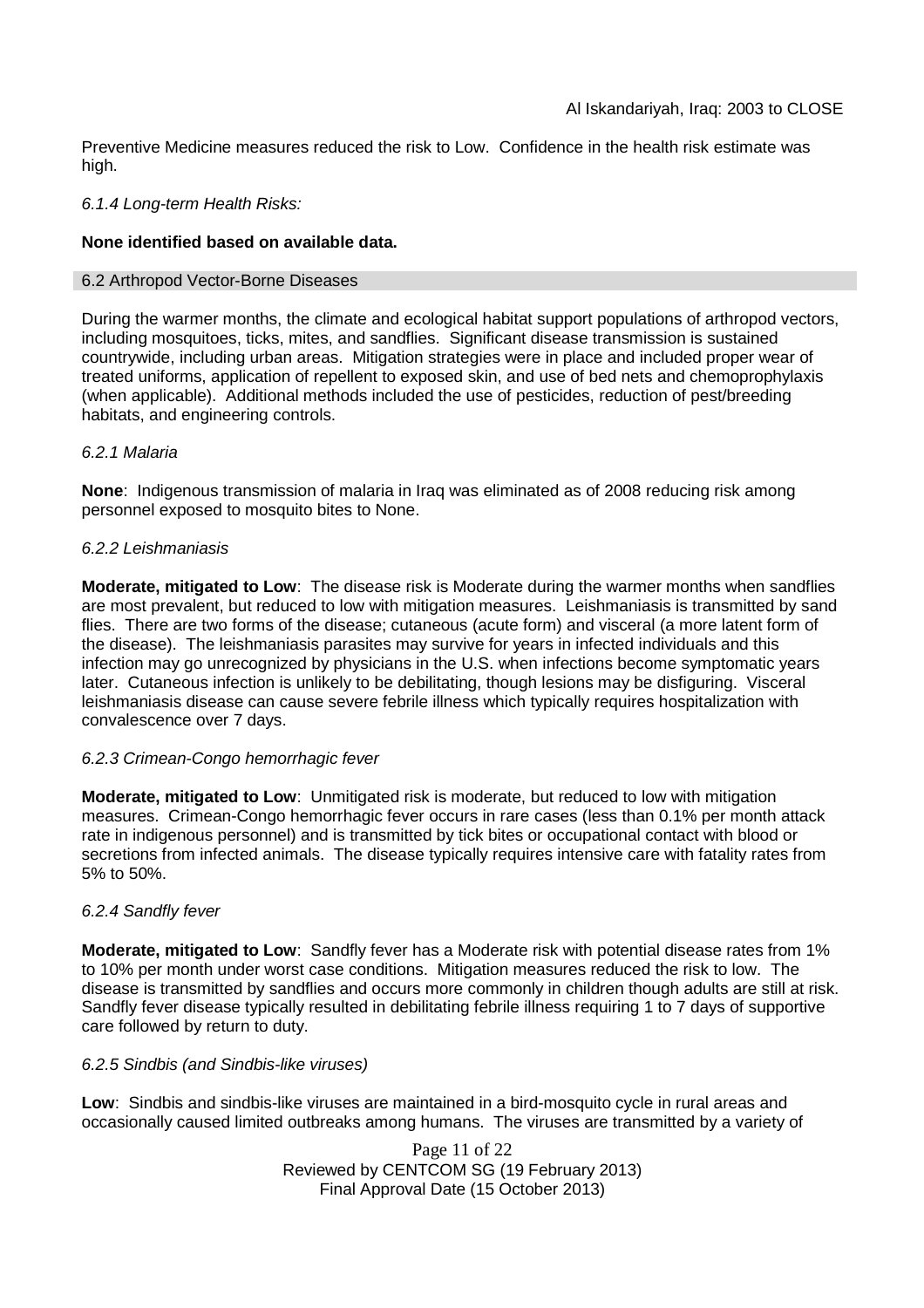*Culex* mosquito species found primarily in rural areas. A variety of bird species may serve as reservoir or amplifying hosts. Extremely rare cases (less than 0.01% per month attack rate) could have occurred seasonally (April - November). Debilitating febrile illness often accompanied by rash, typically requires 1 to 7 days of supportive care; significant arthralgias may persist for several weeks or more in some cases. This disease is associated with a low health risk estimate.

### 6.2.6 *Rickettsioses, tickborne (spotted fever group)*

**Low**: Rare cases (less than 0.1% per month) of rickettsioses disease are possible among personnel exposed to tick bites. Rickettsioses are transmitted by multiple species of hard ticks, including *Rhipicephalus* spp., which are associated with dogs. Other species of ticks, including *Ixodes* are also capable of transmitting rickettsial pathogens in this group. In addition to dogs, various rodents and other animals also may serve as reservoirs. Ticks are most prevalent from April through November. Incidents can result in debilitating febrile illness, which may require 1 to 7 days of supportive care followed by return to duty. The health risk of rickettsial disease is Low.

### 6.2.7 *Typhus-murine (fleaborne)*

**Low**: Typhus-murine has a Low risk estimate and is assessed as present, but at unknown levels. Rare cases are possible among personnel exposed to rodents (particularly rats) and flea bites. Incidents may result in debilitating febrile illness typically requiring 1 to 7 days of supportive care followed by return to duty.

### *6.2.8 West Nile fever*

**Low**: West Nile fever is present. The disease is maintained by the bird population and transmitted to humans via mosquito vector. Typically, infections in young, healthy adults were asymptomatic although fever, headache, tiredness, body aches (occasionally with a skin rash on trunk of body), and swollen lymph glands can occurred. This disease is associated with a low risk estimate.

### *6.2.9 Short -term health risks:*

**Low:** The unmitigated risk is moderate for leishmaniasis - cutaneous (acute), Crimean-Congo hemorrhagic fever, and sandfly fever; Low for, sindbis, rickettsioses-tickborne*,* typhus-fleaborne, and West Nile fever. No hazard from malaria (2008 - 2011). Risk is reduced to Low by proper wear of the uniform and application of repellent to exposed skin. Confidence in the risk estimate is high.

### *6.2.10 Long -term health risks:*

**Low:** The unmitigated risk is moderate for leishmaniasis-visceral (chronic). Risk is reduced to Low by proper wear of the uniform and application of repellent to exposed skin. Confidence in the risk estimate is high.

### 6.3 Water Contact Diseases

Tactical operations or recreational activities that involve extensive contact with surface water such as lakes, streams, rivers, or flooded fields may result in significant exposure to leptospirosis and schistosomiasis. Arid portions of Iraq without permanent or persistent bodies of surface water do not support transmission of leptospirosis or schistosomiasis. Risk was restricted primarily to areas along rivers and lakes. These diseases can debilitate personnel for up to a week or more. Leptospirosis risk typically increases during flooding. In addition, although not specifically assessed in this document, bodies of surface water are likely to be contaminated with human and animal waste. Activities such as

> Page 12 of 22 Reviewed by CENTCOM SG (19 February 2013) Final Approval Date (15 October 2013)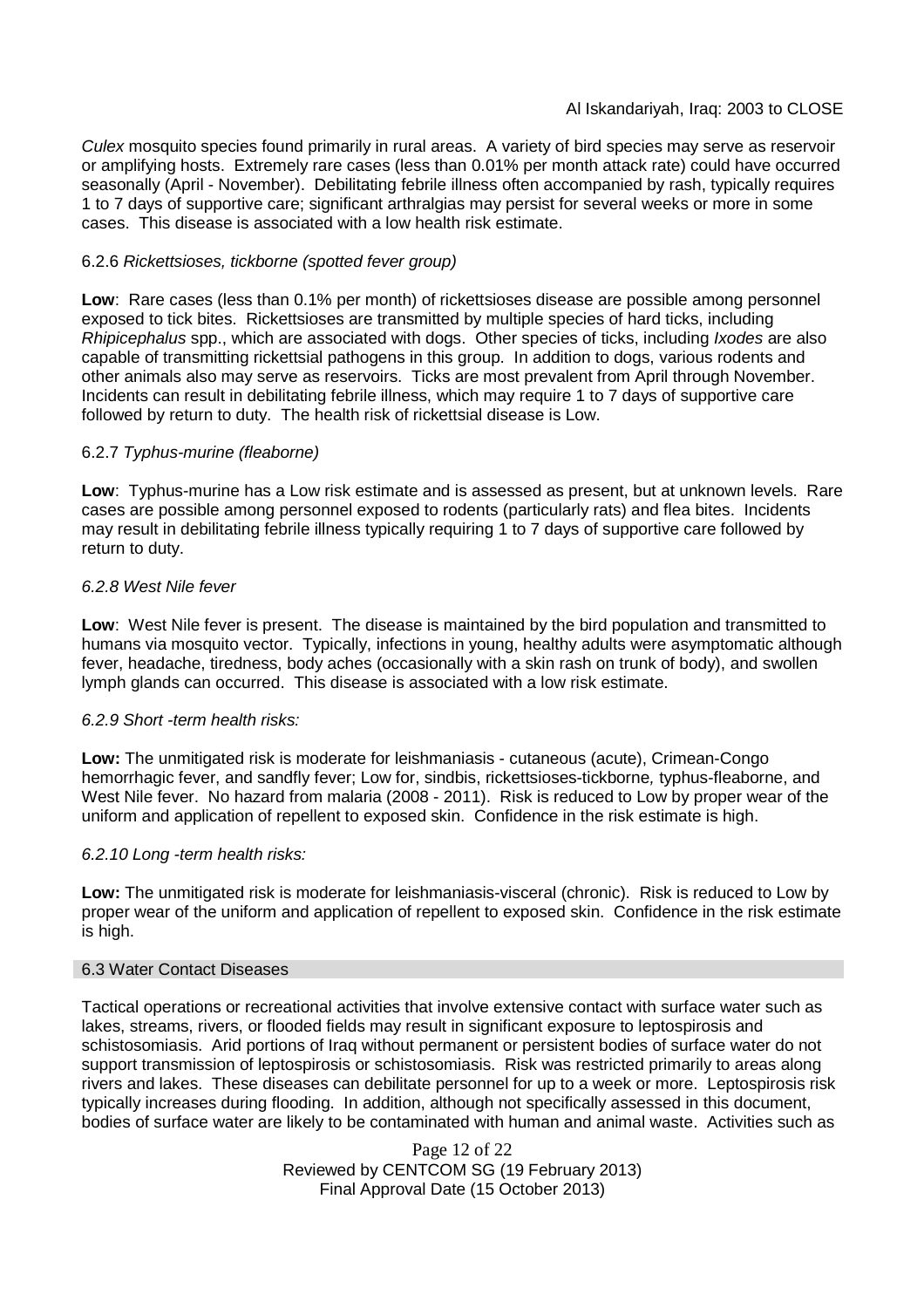wading or swimming may result in exposure to enteric diseases including diarrhea and hepatitis via incidental ingestion of water. Prolonged water contact also may lead to the development of a variety of potentially debilitating skin conditions including bacterial or fungal dermatitis. Mitigation strategies were in place and included avoiding water contact and recreational water activities, proper wear of uniform (especially footwear), and protective coverings for cuts/abraded skin.

### *6.3.1 Leptospirosis*

**Moderate, mitigated to Low**: Human infections occur seasonally (typically April through November) through exposure to water or soil contaminated by infected animals and is associated with wading, and swimming in contaminated, untreated open water. The occurrence of flooding after heavy rainfall facilitates the spread of the organism because as water saturates the environment leptospirosis present in the soil passes directly into surface waters. Leptospirosis can enter the body through cut or abraded skin, mucous membranes, and conjunctivae. Infection may also occur from ingestion of contaminated water. The acute, generalized illness associated with infection may mimic other tropical diseases (for example, dengue fever, malaria, and typhus), and common symptoms include fever, chills, myalgia, nausea, diarrhea, cough, and conjunctival suffusion. Manifestations of severe disease can include jaundice, renal failure, hemorrhage, pneumonitis, and hemodynamic collapse. Recreational activities involving extensive water contact may result in personnel being temporarily debilitated with leptospirosis. This disease is associated with a Moderate health risk estimate.

### *6.3.2 Schistosomiasis*

**Moderate, mitigated to Low**: Humans are the principal reservoir for schistosomes; humans shed schistosome eggs in urine or feces. Animals such as cattle and water buffalo may also be significant reservoirs. Rare cases (less than 0.1% per month attack rate) may occur seasonally (typically April through November) among personnel wading or swimming in lakes, streams, or irrigated fields which were frequently contaminated with human and animal waste containing schistosome eggs. In groups with prolonged exposure to heavily contaminated foci, attack rates may exceed 10%. Exceptionally heavy concentrations of schistosomes may occur in discrete foci, which were difficult to distinguish from less contaminated areas. In non-immune personnel exposed to such foci, rates of acute schistosomiasis may be over 50%. Mild infections are generally asymptomatic. In very heavy acute infections, a febrile illness (acute schistosomiasis) may occur, especially with *Schistosoma japonicum* and *S. mansoni*, requiring hospitalization and convalescence over 7 days. This disease is associated with a Moderate health risk estimate.

### *6.3.3 Short -term health risks:*

**Low:** Unmitigated Health risk of schistosomiasis and leptospirosis is Moderate during warmer months. . Mitigation measures reduce the risk to Low. Confidence in the health risk estimate is high.

### *6.3.4 Long -term health risks:*

### **None identified based on available data.**

### 6.4 Respiratory Diseases

Although not specifically assessed in this document, deployed U.S. forces may be exposed to a wide variety of common respiratory infections in the local population. These include influenza, pertussis, viral upper respiratory infections, viral and bacterial pneumonia, and others. The U.S. military populations living in close-quarter conditions are at risk for substantial person-to-person spread of respiratory pathogens. Influenza is of particular concern because of its ability to debilitate large

> Page 13 of 22 Reviewed by CENTCOM SG (19 February 2013) Final Approval Date (15 October 2013)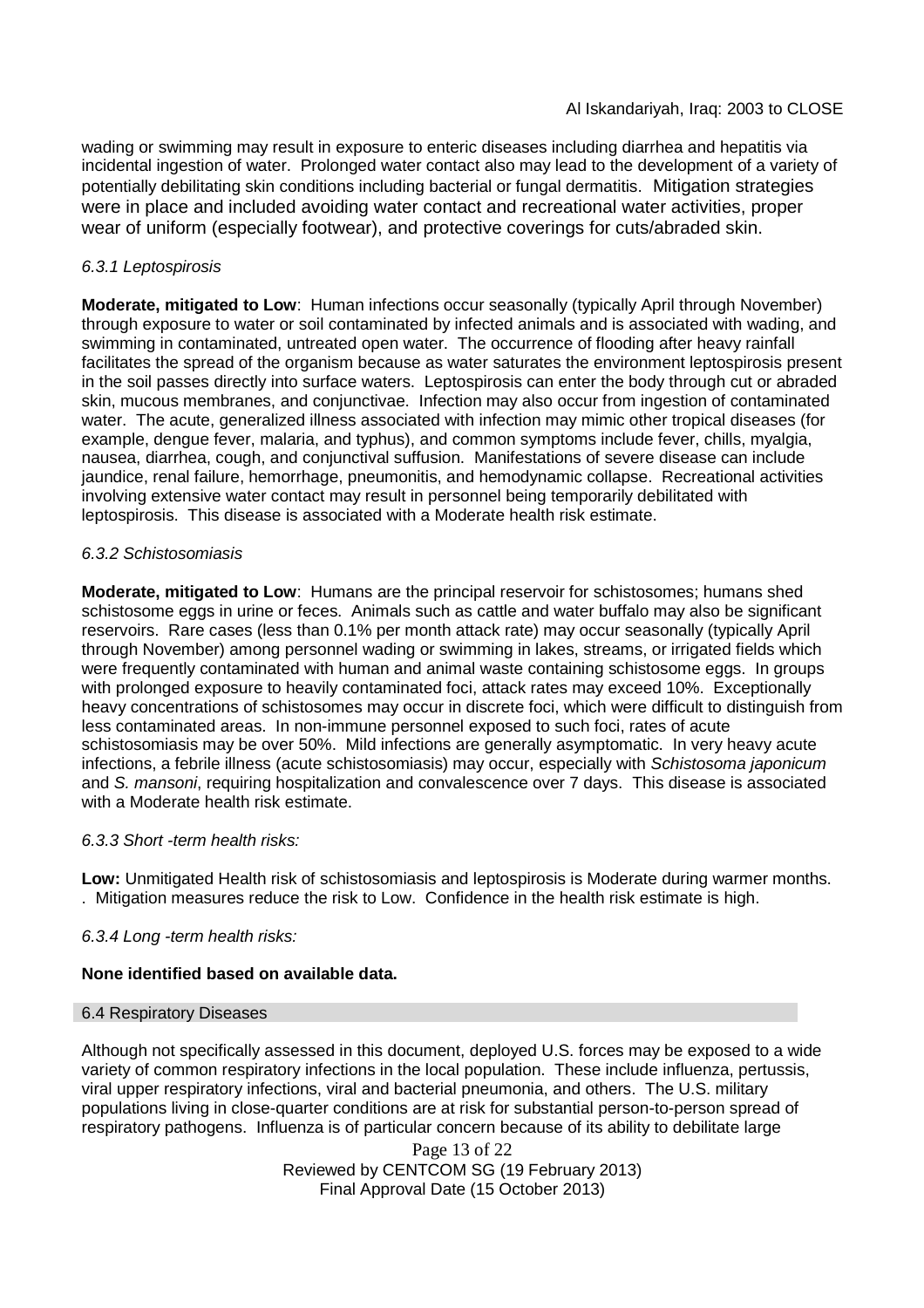numbers of unvaccinated personnel for several days. Mitigation strategies were in place and included routine medical screenings, vaccination, enforcing minimum space allocation in housing units, implementing head-to-toe sleeping in crowded housing units, implementation of proper Personal Protective Equipment (PPE) when necessary for healthcare providers and detention facility personnel.

### *6.4.1 Tuberculosis (TB)*

**Moderate, mitigated to Low:** Potential health risk to U.S. personnel is Moderate, mitigated to Low, year round. Transmission typically requires close and prolonged contact with an active case of pulmonary or laryngeal TB, although it also can occur with more incidental contact. The Army Surgeon General has defined increased risk in deployed Soldiers as indoor exposure to locals or third country nationals of greater than one hour per week in a highly endemic active TB region. Additional mitigation included active case isolation in negative pressure rooms, where available.

### *6.4.2 Meningococcal meningitis*

**Low:** Meningococcal meningitis poses a Low risk and is transmitted from person to person through droplets of respiratory or throat secretions. Close and prolonged contact facilitates the spread of this disease. Meningococcal meningitis is potentially a very severe disease typically requiring intensive care; fatalities may occur in 5-15% of cases.

### *6.4.3 Short-term health risks:*

**Low:** Moderate (TB) to Low (for meningococcal meningitis). Overall risk was reduced to Low with mitigation measures. Confidence in the health risk estimate is high.

### *6.4.4 Long-term health risks:*

**None identified based on available data.** Tuberculosis is evaluated as part of the Post Deployment Health Assessment (PDHA). A TB skin test is required post-deployment if potentially exposed and is based upon individual service policies.

### 6.5 Animal-Contact Diseases

### *6.5.1 Rabies*

**Moderate, mitigated to Low:** Rabies posed a year-round moderate risk. Occurrence in local animals was well above U.S. levels due to the lack of organized control programs. Dogs were the primary reservoir of rabies in Iraq, and a frequent source of human exposure. In June 2008, the New Jersey Health department in The United States reported a confirmed case of rabies in a mixed-breed dog recently imported from Iraq. Rabies is transmitted by exposure to the virus-laden saliva of an infected animal, typically through bites, but could occur from scratches contaminated with the saliva. No cases of rabies acquired in Iraq have been identified in US Service Members to date. The vast majority (>99%) of persons who develop rabies disease will do so within a year after a risk exposure, there have been rare reports of individuals presenting with rabies disease up to six years or more after their last known risk exposure. Mitigation strategies included command emphasis of CENTCOM GO 1B, reduction of animal habitats, active pest management programs, and timely treatment of feral animal scratches/bites.

> Page 14 of 22 Reviewed by CENTCOM SG (19 February 2013) Final Approval Date (15 October 2013)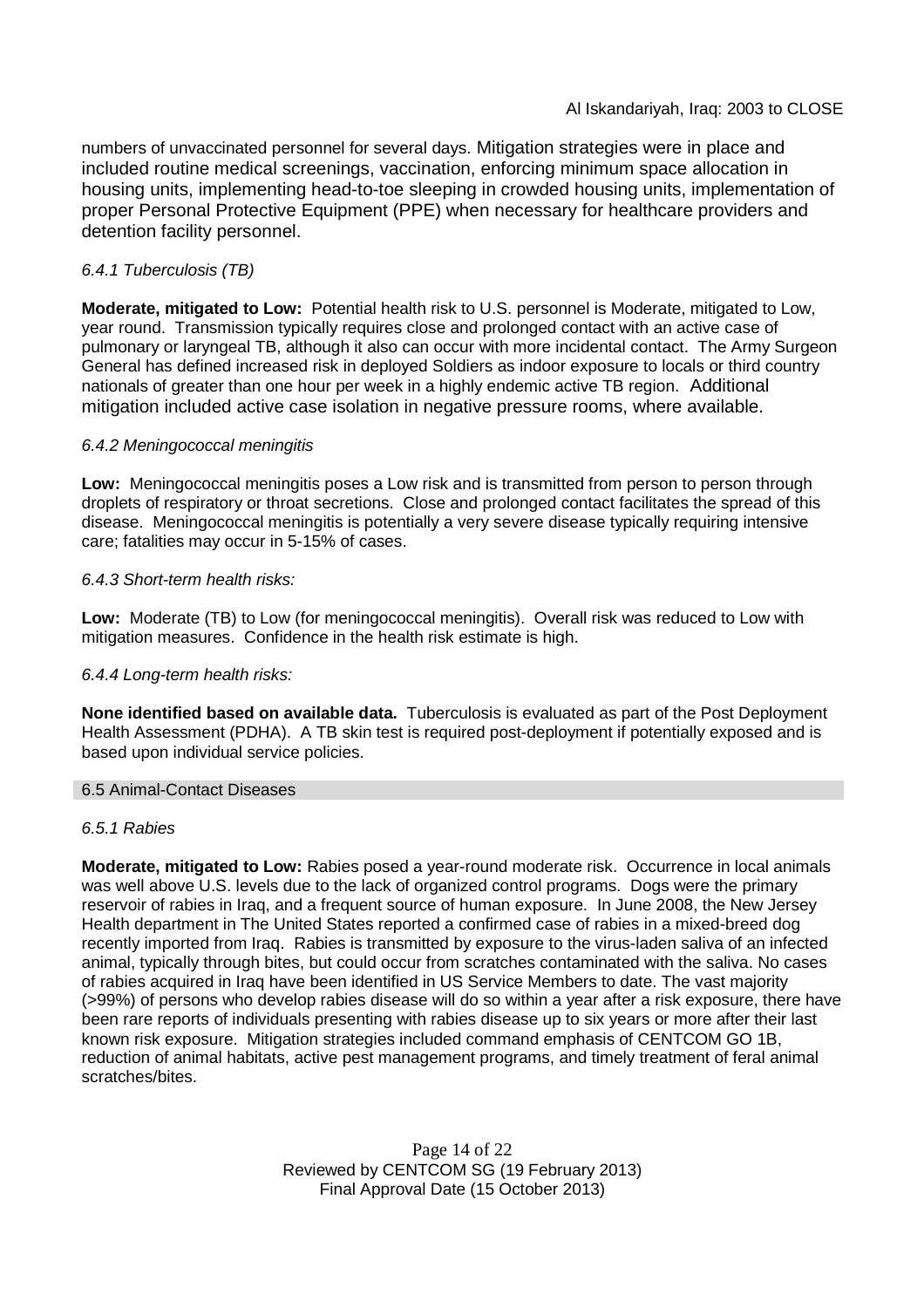### *6.5.2 Anthrax*

**Low:** Anthrax cases are rare in indigenous personnel, and pose a Low risk to U.S. personnel. Anthrax is a naturally occurring infection; cutaneous anthrax is transmitted by direct contact with infected animals or carcasses, including hides. Eating undercooked infected meat may result in contracting gastrointestinal anthrax. Pulmonary anthrax is contracted through inhalation of spores and is extremely rare. Mitigation measures included consuming approved food sources, proper food preparation and cooking temperatures, avoidance of animals and farms, dust abatement when working in these areas, vaccinations, and proper PPE for personnel working with animals.

### *6.5.3 Q-Fever*

**Moderate, mitigated to Low:** Potential health risk to U.S. personnel is Moderate, but mitigated to Low, year round. Rare cases are possible among personnel exposed to aerosols from infected animals, with clusters of cases possible in some situations. Significant outbreaks (affecting 1-50%) can occur in personnel with heavy exposure to barnyards or other areas where animals are kept. Unpasteurized milk may also transmit infection. The primary route of exposure is respiratory, with an infectious dose as low as a single organism. Incidence could result in debilitating febrile illness, sometimes presenting as pneumonia, typically requiring 1 to 7 days of inpatient care followed by return to duty. Mitigation strategies in place as listed in paragraph 6.5.2 except for vaccinations.

### *6.5.4 H5N1 avian influenza*

**Low:** Potential health risk to U.S. personnel is Low. Although H5N1 avian influenza (AI) is easily transmitted among birds, bird-to-human transmission is extremely inefficient. Human-to-human transmission appears to be exceedingly rare, even with relatively close contact. Extremely rare cases (less than 0.01% per month attack rate) could occur. Incidence could result in very severe illness with fatality rate higher than 50 percent in symptomatic cases. Mitigation strategies included avoidance of birds/poultry and proper cooking temperatures for poultry products.

### *6.5.5* Short-term health risks:

**Low:** The short-term unmitigated risk is Moderate for rabies, and Q-fever, to Low for anthrax, and H5N1 avian influenza. Mitigation measures reduced the overall risk to Low. Confidence in risk estimate is high.

### 6.5.6 Long-term health risks:

**Low:** A Low long term risk exists for rabies because, in rare cases, the incubation period for rabies can be several years.

### **7 Venomous Animal/Insect**

All information was taken directly from the Clinical Toxinology Resources web site from the University of Adelaide, Australia (Reference 2). The species listed below have home ranges that overlap the location of FOB Al Iskandariyah and vicinity, and may present a health risk if they are encountered by personnel. See Section 9 for more information about pesticides and pest control measures.

> Page 15 of 22 Reviewed by CENTCOM SG (19 February 2013) Final Approval Date (15 October 2013)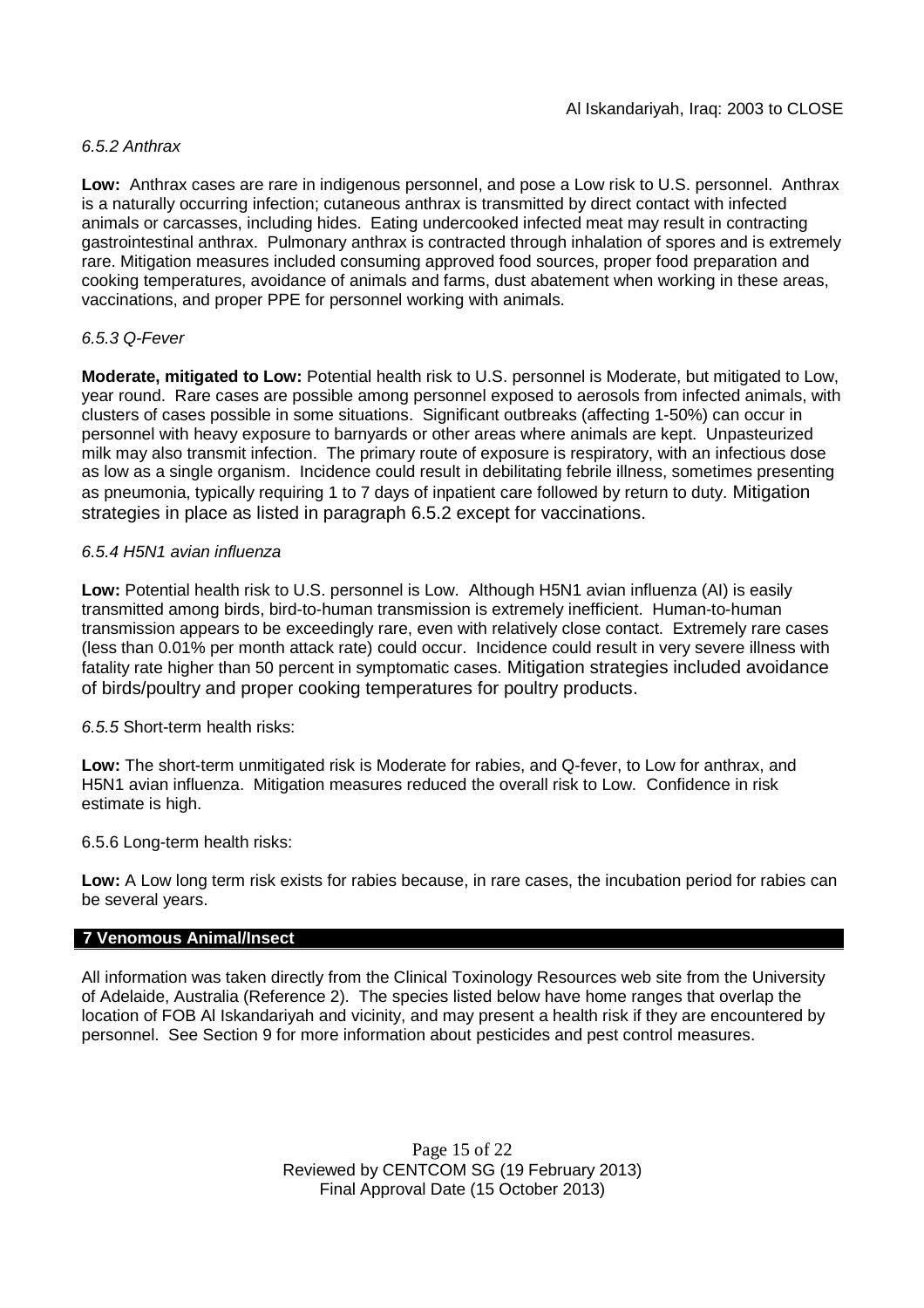### 7.1 Spiders

 *Latrodectus pallidus*: Clinical effects uncertain, but related to medically important species, therefore major envenoming cannot be excluded.

### 7.2 Scorpions

 *Androctonus crassicauda (black scorpion): Severe envenoming possible and potentially lethal, however most stings cause only severe local pain.*

 *Buthacus leptochelys*, *Buthacus macrocentrus*, *Compsobuthus matthiesseni*, *Compsobuthus werneri* and *Orthochirus scrobiculosus*: Clinical effects unknown; there are a number of dangerous Buthid scorpions, but ther are also some known to cause minimal effects only. Without clinical data it is unclear where this species fits within that spectrum.

- *Scorpio maurus*: Mild envenoming only, not likely to prove lethal.
- *Hemiscorpius lepturus*: Severe envenoming possible, potentially lethal.

 *Hottentotta saulcyi*, *Hottentotta scaber*, and *Hottentotta schach*: Moderate envenoming possible but unlikely to prove lethal.

### 7.3 Snakes

- *Cerastes gasperettii*: Potentially lethal envenoming, though unlikely.
- *Echis sochureki*: *M*oderate to severe, potentially lethal envenoming.

 *Psammophis schokari*, *Pseudocyclophis persicus*: Clinical effects unknown, but unlikely to cause significant envenoming.

 *Macrovipera lebetina* subspecies e*uphratica* and subspecies *obtusa*: Severe envenoming possible, potentially lethal.

*Platyceps rhodorachis*: Mild envenoming only, not likely to prove lethal.

 *Walterinnesia aegyptia*: Clinical effects unknown, but potentially lethal envenoming, though unlikely, cannot be excluded.

### *7.4* Short-term health risk:

**Low:** If encountered, effects of venom vary with species from mild localized swelling (e.g. *S. maurus*) to potentially lethal effects (e.g. *H. lepturus*). See effects of venom above. Mitigation strategies included avoiding contact, proper wear of uniform (especially footwear), and timely medical treatment. Confidence in the health risk estimate is low (Reference 9, Table 3-6).

7.5 Long-term health risk:

### **None identified.**

Page 16 of 22 Reviewed by CENTCOM SG (19 February 2013) Final Approval Date (15 October 2013)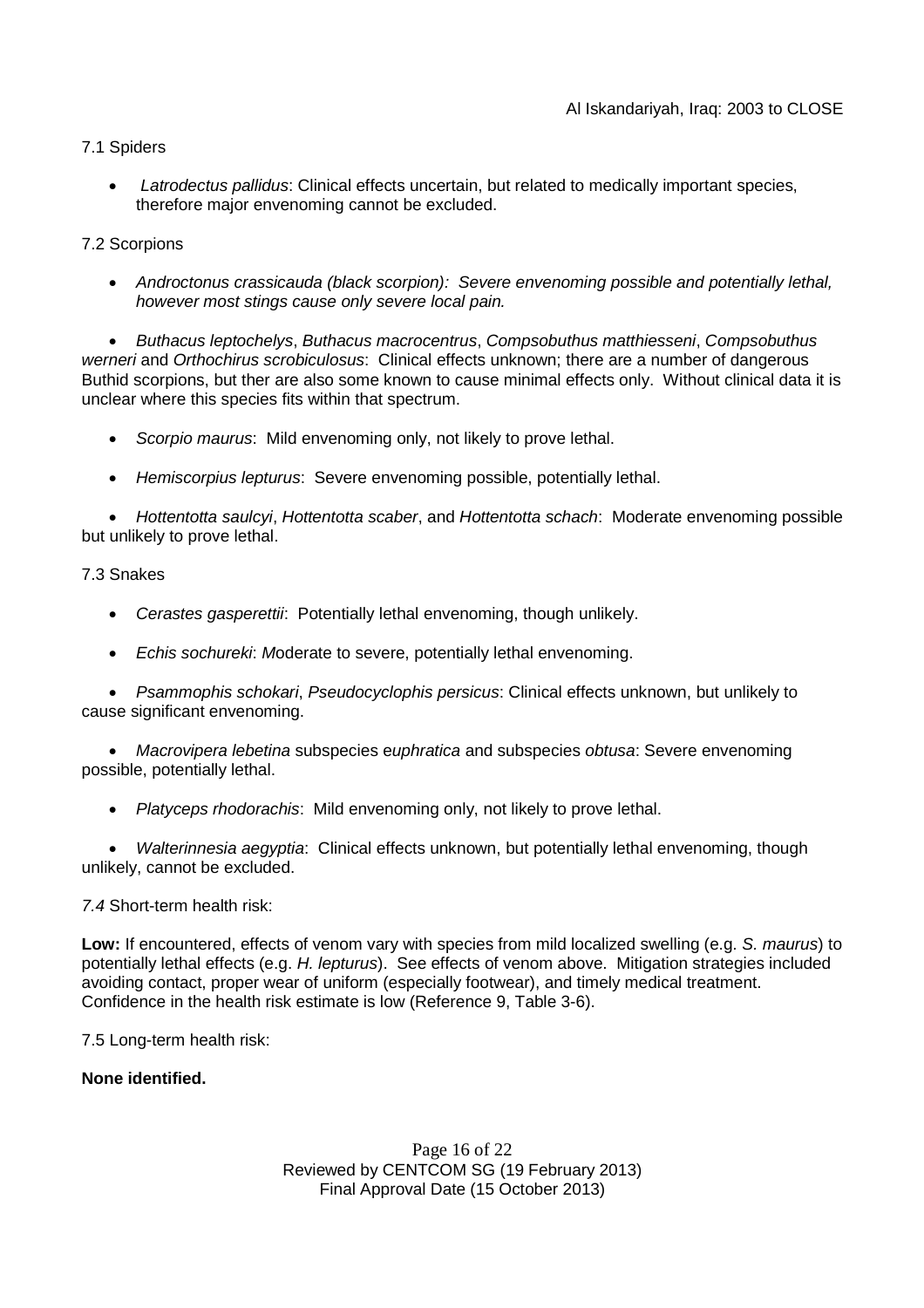### **8 Heat/Cold Stress**

### 8.1 Heat

Summer (June - September) monthly mean daily maximum temperatures range from 107 °F to 114 °F with an average temperature of 108.5°F based on historical climatological data from the U.S. Air Force Combat Climatology Center, 14<sup>th</sup> Weather Squadron. The health risk of heat stress/injury based on temperatures alone is Low (< 78 °F) from November – March, high (82-87.9°F) in April, and extremely high (≥ 88°F) from May – October. However, work intensity and clothing/equipment worn pose greater health risk of heat stress/injury than environmental factors alone (Reference 6). Managing risk of hot weather operations included monitoring work/rest periods, proper hydration, and taking individual risk factors (e.g. acclimation, weight, and physical conditioning) into consideration. Risk of heat stress/injury was reduced with preventive measures

### 8.1.1 Short-term health risk:

**Extremely High to Low, mitigated to High to Low:** The risk of heat injury was reduced to low through preventive measures such as work/rest cycles, proper hydration and nutrition, and monitoring Wet Bulb Globe Temperature (WBGT). Risk of heat injury in unacclimatized or susceptible populations (older, previous history of heat injury, poor physical condition, underlying medical/health conditions), and those under operational constraints (equipment, personal protection equipment (PPE), vehicles) is extremely high from May – October; High risk in April, and Low from November – March. Confidence in the health risk estimate is low (Reference 9, Table 3-6).

### 8.1.2 Long-term health risk:

**Low:** The long-term risk is Low. However, the risk may be greater for certain susceptible persons– those older (i.e., greater than 45 years), in lesser physical shape, or with underlying medical/health conditions. Long-term health implications from heat injuries are rare but may occur, especially from more serious injuries such as heat stroke. It is possible that high heat in conjunction with various chemical exposures may increase long-term health risks, though specific scientific evidence is not conclusive. Confidence in these risk estimates is medium (Reference 9, Table 3-6).

### 8.2 Cold

### 8.2.1 Short-term health risks:

Winter (December - March) mean daily minimum temperatures range from 47 °F to 57 °F with an average temperature of 51 °F based on historical climatological data from the U.S. Air Force Combat Climatology Center, 14<sup>th</sup> Weather Squadron. Because even on warm days a significant drop in temperature after sunset by as much as 40 °F can occur, there is a risk of cold stress/injury from October-May. The risk assessment for Non-Freezing Cold Injuries (NFCI), such as chilblain, trench foot, and hypothermia, is Low based on historical temperature and precipitation data. Frostbite is unlikely to occur because temperatures rarely drop below freezing. However, personnel may encounter significantly lower temperatures during field operations at higher altitudes. As with heat stress/injuries, cold stress/injuries are largely dependent on operational and individual factors instead of environmental factors alone.

**Low:** The health risk of cold injury is Low. Confidence in the health risk estimate is medium.

Page 17 of 22 Reviewed by CENTCOM SG (19 February 2013) Final Approval Date (15 October 2013)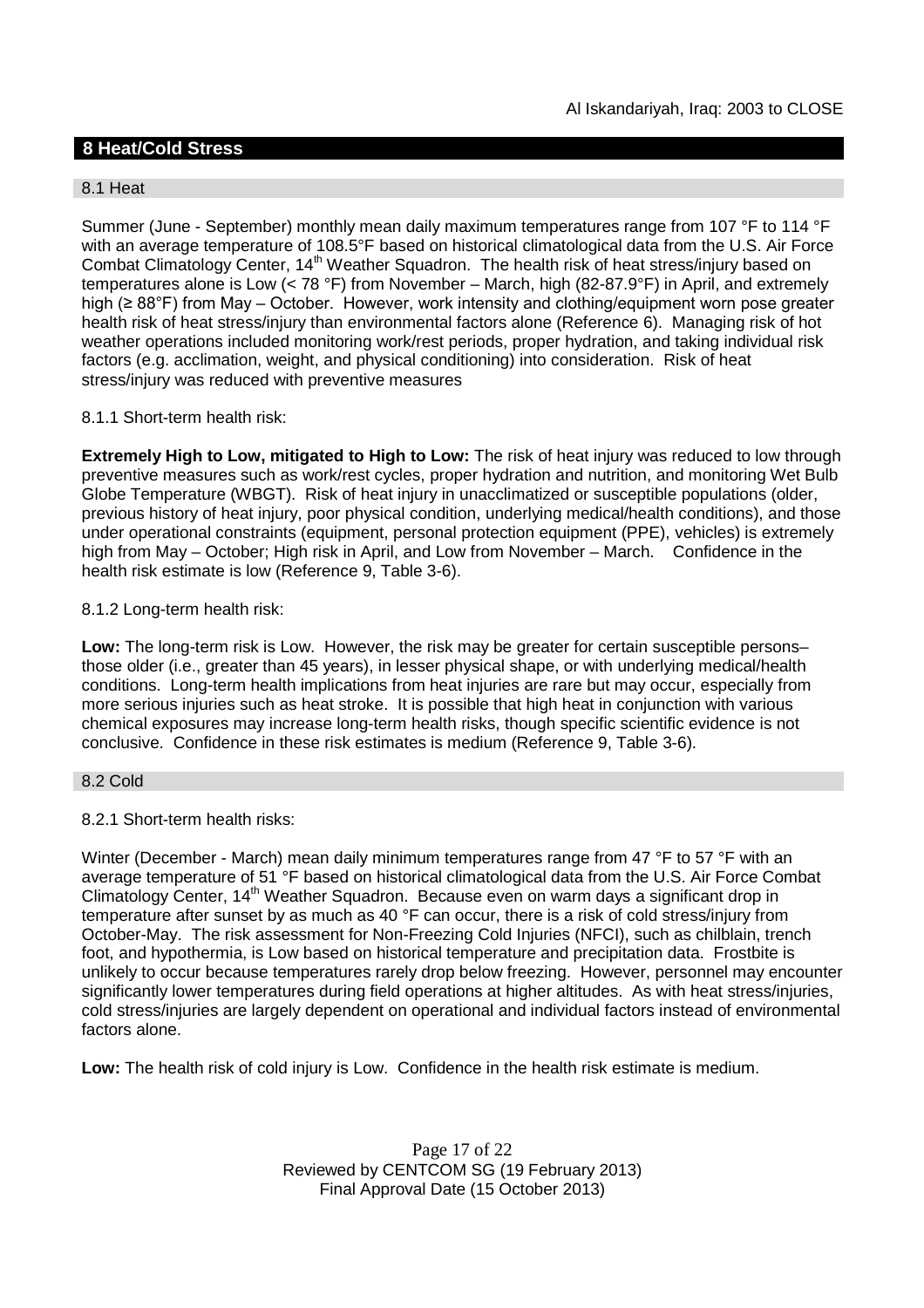### 8.1.2 Long-term health risk:

**Low:** The health risk of cold injury is Low. Confidence in the health risk estimate is high

### **9 Noise**

#### 9.1 Continuous

In base camp assessments from December 2005 through July 2008, it was noted that generators did not have concrete barriers or sand bags placed around them to limit the noise level produced. In addition, noise hazard signs were not present.

9.1.1 Short and long-term health risks:

### **Not evaluated**

#### 9.2 Impulse

No specific hazard sources were documented in the DOEHRS or MESL from 19 March 2003 through 31 December 2011.

9.2.1 Short-term and Long-term health risks:

### **Not evaluated**.

### **10 Unique Incidents/Concerns**

#### 10.1 Potential environmental contamination sources

DoD personnel are exposed to various chemical, physical, ergonomic, and biological hazards in the course of performing their mission. These types of hazards depend on the mission of the unit and the operations and tasks which the personnel are required to perform to complete their mission. The health risk associated with these hazards depends on a number of elements including what materials are used, how long the exposure last, what is done to the material, the environment where the task or operation is performed, and what controls are used. The hazards can include exposures to heavy metal particulates (e.g. lead, cadmium, manganese, chromium, and iron oxide), solvents, fuels, oils, and gases (e.g. carbon monoxide, carbon dioxide, oxides of nitrogen, and oxides of sulfur). Most of these exposures occur when performing maintenance task such as painting, grinding, welding, engine repair, or movement through contaminated areas. Exposures to these occupational hazards can occur through inhalation (air), skin contact, or ingestion; however exposures through air are generally associated with the highest health risk.

#### 10.2 Waste Sites/Waste Disposal

No specific hazard sources were documented in DOEHRS or MESL from 19 March 2003 through 31 December 2011.

### 10.3 Fuel/petroleum products/industrial chemical spills

Multiple MESL documents noted that an oil-fueled power plant was located on Al Iskandariyah, Iraq. No sample data specific to the power plant was reviewed. Air sample data were reviewed in Section 2.

> Page 18 of 22 Reviewed by CENTCOM SG (19 February 2013) Final Approval Date (15 October 2013)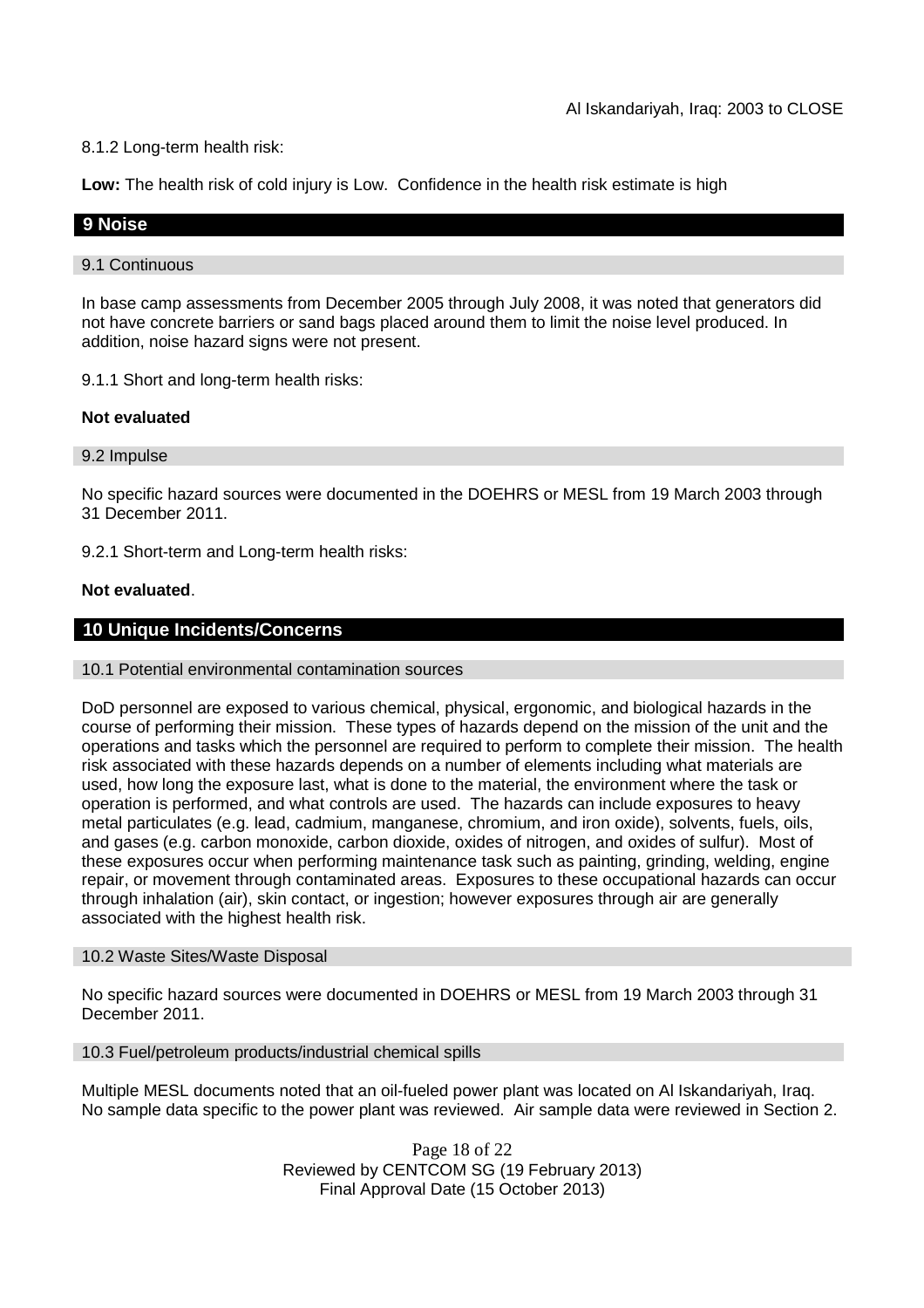### 10.4 Pesticides/Pest Control:

The health risk of exposure to pesticide residues is considered within the framework of typical residential exposure scenarios, based on the types of equipment, techniques, and pesticide products that have been employed, such as enclosed bait stations for rodenticides, various handheld equipment for spot treatments of insecticides and herbicides, and a number of ready-to-use (RTU) methods such as aerosol cans and baits. The control of rodents required the majority of pest management inputs, with the acutely toxic rodenticides staged as solid formulation lethal baits placed in tamper-resistant bait stations indoors and outdoors throughout cantonment areas. Nuisance insects, including biting and stinging insects such as bees, wasps, and ants, also required significant pest management inputs. Use of pesticides targeting against these pests generally involved selection of compounds with low mammalian toxicity and short-term residual using pinpoint rather than broadcast application techniques. No specific hazard sources were documented in DOEHRS or MESL data portal. There were no pesticide application reports in the MESL data portal for FOB AL Iskandariyah. The only pest controls identified in the documents reviewed were snap traps for rodents and surv/light traps for mosquitoes.

### 10.4.1 Rodenticides

No rodenticides were identified in reports contained in the MESL or DOEHRS.

### 10.4.2 Insecticides

No insecticides were identified in reports contained in the MESL or DOEHRS.

### 10.4.2 Herbicides

No insecticides were identified in reports contained in the MESL or DOEHRS.

### *10.4.3* Short-term and Long-term health risks

**Not evaluated**: Insufficient quantity and quality of data were available for an accurate health risk assessment.

#### 10.5 Asbestos

One 2005 report noted the presence of asbestos in several areas throughout the industrial site, refuse disposal site, and in various debris piles surrounding the industrial center. No asbestos was identified or suspected in the vicinity of troop population centers.

#### 10.6 Lead Based Paint

No specific hazard sources were documented in DOEHRS or MESL from 19 March 2003 through 31 December 2011.

#### 10.7 Burn Pit

While not specific to FOB AL Iskandariyah, the consolidated epidemiological and environmental sampling and studies on burn pits that have been conducted as of the date of this publication have been unable to determine whether an association does or does not exist between exposures to emissions from the burn pits and long-term health effects (Reference 7). The committee's review of the literature and the data suggests that service in Iraq or Afghanistan (i.e., a broader consideration of air

> Page 19 of 22 Reviewed by CENTCOM SG (19 February 2013) Final Approval Date (15 October 2013)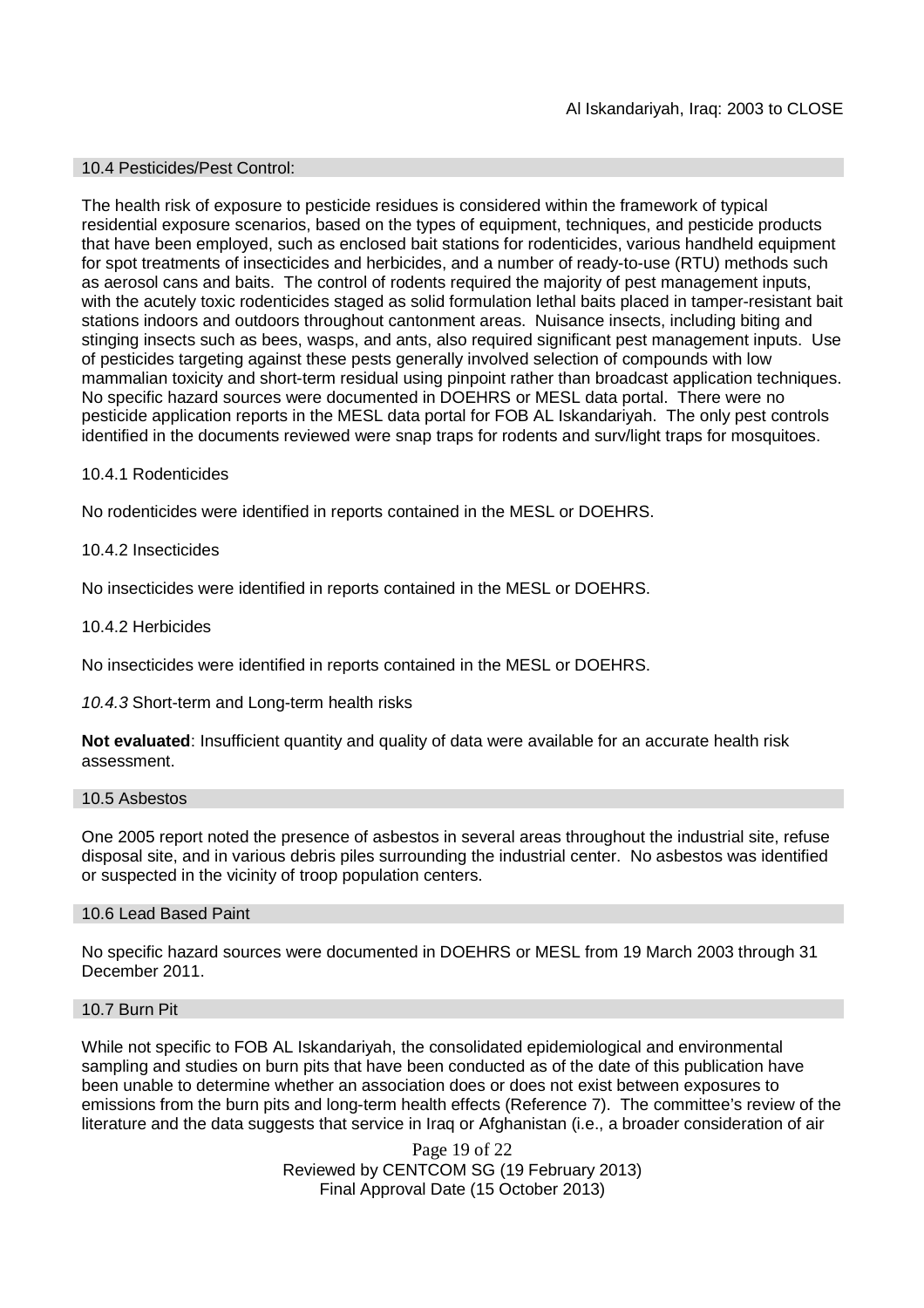pollution than exposure only to burn pit emissions) may be associated with long-term health effects, particularly in susceptible (e.g., those who have asthma) or highly exposed subpopulations, such as those who worked at the burn pit. Such health effects would be due mainly to high ambient concentrations of PM from both natural and anthropogenic sources, including military sources. If that broader exposure to air pollution turns out to be relevant, potentially related health effects of concern are respiratory and cardiovascular effects and cancer. Susceptibility to the PM health effects could be exacerbated by other exposures, such as stress, smoking, local climatic conditions, and co-exposures to other chemicals that affect the same biologic or chemical processes. Individually, the chemicals measured at burn pit sites in the study were generally below concentrations of health concern for general populations in the United States. However, the possibility of exposure to mixtures of the chemicals raises the potential for health outcomes associated with cumulative exposure to combinations of the constituents of burn pit emissions and emissions from other sources.

10.7.1 Particulate matter, less than10 micrometers  $(PM_{10})$ 

10.7.2 Exposure Guidelines:

Short Term (24-hour) PM $_{10}$  (µg/m $^3$ 

- 
- Marginal MEG  $= 420$
- Critical MEG =  $600$

10.7.2.1 Sample data/Notes:

No sample data were identified.

10.7.2.2 Short and long-term health risks:

### **None identified based on available data.**

): Long-term PM<sub>10</sub> MEG ( $\mu$ g/m $^3$ ):

Negligible  $MEG = 250$  **Not defined and not available.** 

Page 20 of 22 Reviewed by CENTCOM SG (19 February 2013) Final Approval Date (15 October 2013)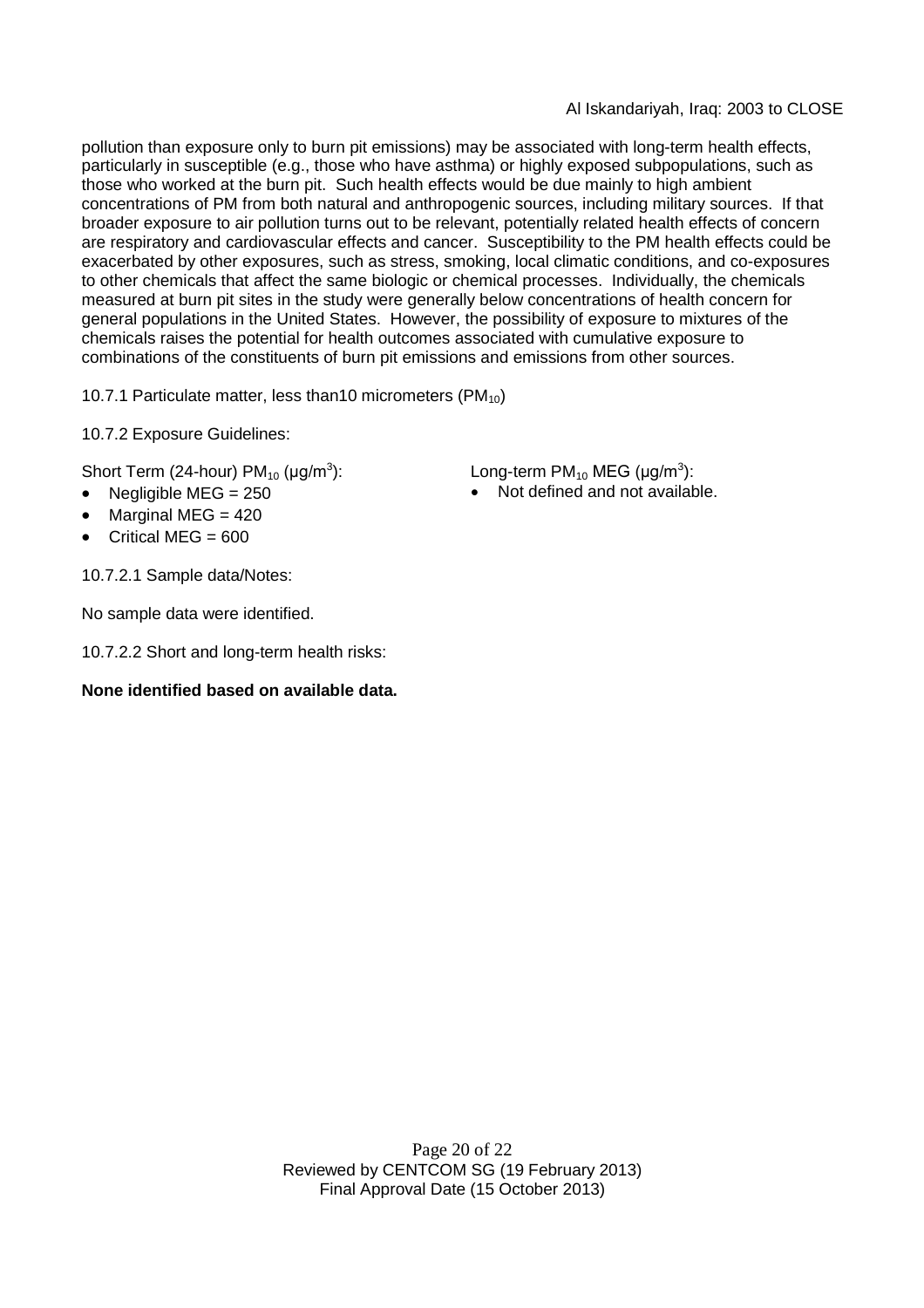### **11 References<sup>1</sup>**

- 1. Casarett and Doull's Toxicology: the Basic Science of Poisons, Chapter 2- Principles of Toxicology; Fifth Edition, McGraw Hill, New York.
- 2. Clinical Toxinology Resources: http://www.toxinology.com/. University of Adelaide, Australia.
- 3. Defense Occupational and Environmental Health Readiness System (referred to as the DOEHRS-EH database) at https://doehrs-ih.csd.disa.mil/Doehrs/. Department of Defense (DoD) Instruction 6490.03, *Deployment Health*, 2006.
- 4. DoDI 6055.05, Occupational and Environmental Health, 2008.
- 5. DoD MESL Data Portal: https://mesl.apgea.army.mil/mesl/.Some of the data and reports used may be classified or otherwise have some restricted distribution.
- 6. Goldman RF. 2001. Introduction to heat-related problems in military operations. *In*: Textbook of military medicine: medical aspects of harsh environments Vol. 1, Pandolf KB, and Burr RE (Eds.), Office of the Surgeon General, Department of the Army, Washington DC.
- 7. IOM (Institute of Medicine). 2011*.* Long-term health consequences of exposure to burn pits in Iraq and Afghanistan*.* Washington, DC: The National Academies Press.
- 8. Joint Staff Memorandum (MCM) 0028-07, Procedures for Deployment Health Surveillance, 2007.
- 9. USA PHC TG230, June 2010 Revision.
- 10. USACHPPM. 2008. Particulate Matter Factsheet; 64-009-0708, 2008.
- 11. Modification 11 to United States Central Command Individual Protection and Individual Unit Deployment Policy, 2 December 2011.
- 12. Iraq Survey Group. 2004. Comprehensive Report of the Special Advisor to the DCI on Iraq's WMD. Central Intelligence Agency. 30 September 2004.

Reviewed by CENTCOM SG (19 February 2013) Final Approval Date (15 October 2013)

Page 21 of 22  $^1$  NOTE. The data are currently assessed using the 2010 TG230. The general method involves an initial review of the data which eliminates all chemical substances not detected above 1-yr negligible MEGs. Those substances screened out are not considered acute or chronic health hazards so are not assessed further. For remaining substances, acute and chronic health effects are evaluated separately for air water (soil is only evaluated for long term risk). This is performed by deriving separate short-term and long term population exposure level and estimates (referred to as population exposure point concentrations (PEPC)) that are compared to MEGs derived for similar exposure durations. If less than or equal to negligible MEG the risk is Low. If levels are higher than negligible then there is a chemical-specific toxicity and exposure evaluation by appropriate SMEs, which includes comparison to any available marginal, critical or catastrophic MEGs. For drinking water 15 L/day MEGs are used for the screening while site specific 5-15 L/day are used for more detailed assessment. For nondrinking water (such as that used for personal hygiene or cooking) the 'consumption rate' is limited to 2 L/day (similar to the EPA) which is derived by multiplying the 5 L/day MEG by a factor of 2.5. This value is used to conservatively assess non drinking uses of water.